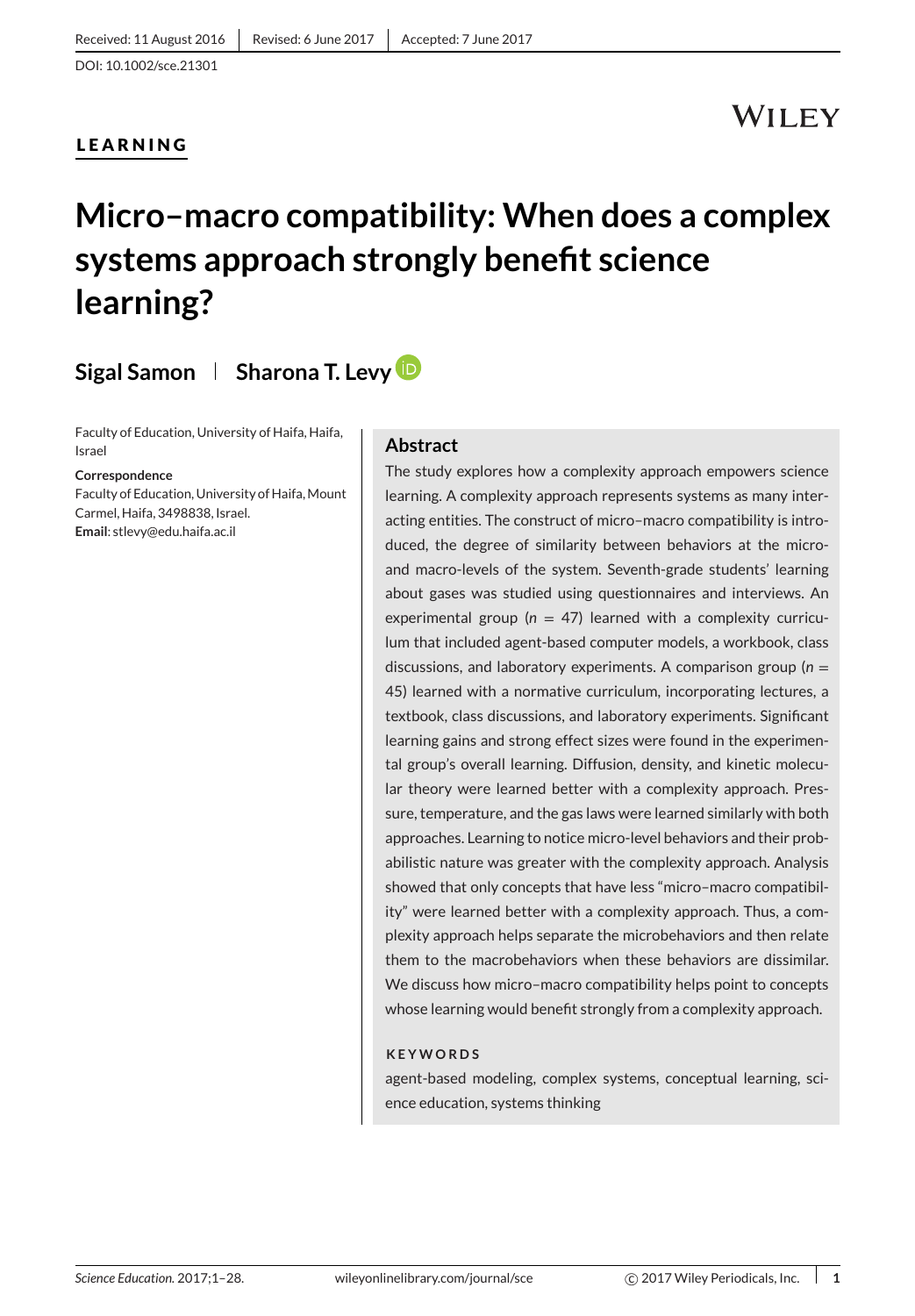# **1 INTRODUCTION**

Understanding the structure of matter and its properties is central to our everyday knowledge of many phenomena and our ability to address vital engineering and science challenges. Although much effort has been expended in teaching these topics in schools, many students exhibit some difficulty in understanding chemical systems (Adadan, Irving, & Trundle, 2009; Ben-Zvi, Eylon, & Silberstein, 1986; Dori & Hameiri, 2003; Johnstone, 1991; Nakhleh, 1992; Nussbaum, 1985; Ozmen, 2011; Plass et al., 2012; Sevian, Talanquer, Bulte, Stacy, & Claesgens, 2014; Talanquer, 2007; Treagust, Chittleborough, & Mamiala, 2003). For example, a variety of alternative notions about gases include ordered packing and weightlessness (Lin, Cheng, & Lawrenz, 2000; Mas & Perez, 1987; Nussbaum, 1985; Stavy, 1988). Students' main sources of difficulty in understanding these concepts concern the small scale at which the submicroscopic world, the causal substrate, operates and the systemic nature of such phenomena (Gilbert & Boulter, 2000; Johnstone, 1993; Levy & Wilensky, 2009a). One commonality between many of these misunderstandings has to do with distinguishing clearly between the micro- and macro-levels in the chemical system.

Complexity approaches to learning about systems have come into the limelight in several different domains of science and education. Such approaches (also known as agent-based modeling, or ABM) are based on the following idea: A system can be represented as many entities that operate according to a small set of simple rules. For example, ant convoys can be seen as resulting from interactions between single ants, food sources, and pheromones. Emergence is a central concept associated with complexity and is the process by which the actions and interactions of the system's entities emerge into global patterns (Bar-Yam, 1997; Holland, 1995; Kauffman, 1995). In the ant example, an ant who has found food releases pheromones that evaporate. Other ants seek out pheromones, heading for the strongest scent. The actions of many individual ants can reach a critical mass which results in a path of pooled scent, along which we can see an ant convoy marching. This complexity approach ties in with the recently published U.S. framework for science education (National Research Council, 2012) that underscores systems and system models as one of the central crosscutting learning concepts.

A complexity approach encourages causal thinking in connecting individual behaviors with systemic patterns. Using this approach, students are able to understand the mechanisms driving these patterns (Levy & Wilensky, 2008; Dickes, Sengupta, Farris, & Basu, 2016). Learning through this approach focuses on entities and their actions, such as movement, interactions, and global flows and allows students to comprehend parallel processes by which emergent phenomena form. Finally, this approach provides a general framework that addresses the need to connect between different systemic phenomena (Goldstone & Wilensky, 2008). Several studies have reported on the particular benefits of a complexity approach toward improving student learning in chemistry (Levy & Wilensky, 2009b; Dickes et al., 2016; Holbert & Wilensky, 2014).

In contrast to a complexity approach to learning concepts, the currently widely used and established normative approach to scientific systems is usually not based on bottom-up representations but rather tends to focus on states rather than processes (Chen & Stroup, 1993; Perkins & Grotzer, 2005). In learning about systems, the normative approach lacks a coherent common framework (Goldstone & Wilensky, 2008) and is learned in a sequential way (e.g., input–process–output structures) rather than providing a basis for emergent causality which operates in a parallel fashion (Chi, 2005).

In this study, our research question was: how does a complexity approach, which highlights micro-to-macro transitions, empower science learning? We addressed this question by comparing concepts that are learned with a complexity approach with those that are learned using a normative approach. With respect to previous research into science conceptual learning with a complexity approach, we use a more fine-tuned analysis of the concepts learned. This helps us separate between concepts that are learned similarly with a complexity and a normative approach, and concepts for which a complexity approach may advance learning to a greater extent. Thus, the aim of the study was to detect specific advantages and disadvantages of learning chemistry through a complexity approach, thereby enabling a better understanding of when such a perspective can be beneficial for learning.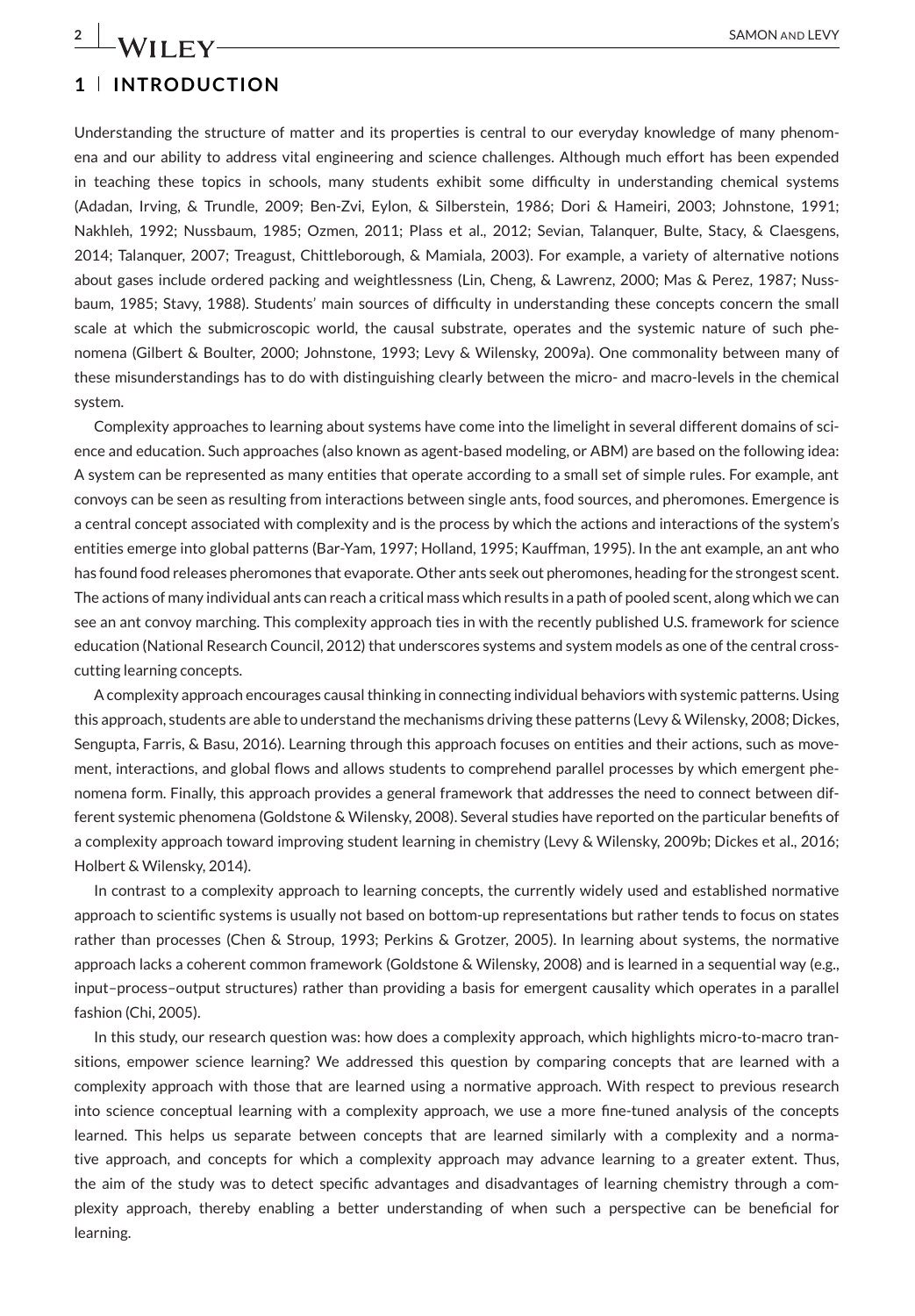# **2 LITERATURE REVIEW**

The particulate structure of matter is one of the most fundamental concepts in science studies and is the basis on which many other scientific concepts are understood. In chemistry, these concepts include material properties, phase changes, and chemical reactions (Margel, Eylon, & Scherz, 2008). Research consistently shows that many students find it difficult to understand the particulate structure of matter (Dori & Hameiri, 2003; Johnstone, 1991; Nussbaum, 1985). Many students in the initial stages of learning hold a view of matter as continuous (whereby the material is perceived as a continuous structure) and later construct a hybrid model that combines features of both continuous and particulate structures (whereby the material is made up of tiny particles in a vacuum) (Renström, Andersson, & Marton, 1990; Talanquer, 2007). Most high school students believe that gas is composed of tiny particles invisible to the eye, yet they attribute macro-level phenomena to particles, such as color and density (Nussbum, 1985). Johnstone (1991) defined three levels of representation required for a proper understanding of scientific concepts: (1) The "macroscopic" level, which refers to the phenomena that can be received through the senses; (2) the "microscopic" level, which depicts the particle level; and (3) the "symbolic" level, which refers to processes and states that are represented by formulae and chemical equations. There is plenty of evidence indicating that chemistry students have difficulty understanding and using these three levels of representation (Gilbert & Treagust, 2009). This may be attributed to a lack of deep understanding of the nature of the submicroscopic world (Gilbert & Boulter, 2000; Harrison & Treagust, 2002; Wright, 2003), incomprehension of the basic rules at the symbolic level (Marais & Jordaan, 2000), and an inability to make transitions between the three levels (Gabel, 1994, 1987).

Emergence is a process that connects the first and second levels in Johnstone's model and describes how micro-level interactions result in macro-level patterns. To understand emergence, it is necessary to observe at least two levels: the micro- and macro-level. The micro-level refers to items that comprise the system, and the macro-level refers to the entire system features (Wilensky, 1999). Additionally, a holistic view of the system needs to be *distinguished* from a local view of the participating entities and their interactions. Noticing such interactions helps animate the system, allowing students to perceive the system as *dynamic*. Indeed, Luisi (2002) found that in understanding chemical systems, students tend to focus on individual static components without noticing interactions and thus they lack a dynamic view. Furthermore, students that assign macro-level properties and processes to particles or molecules, so that a change in color or volume is perceived as happening also at the molecular level (Barke, Hazari, & Yitbarek, 2009; Kind, 2004; Nakhleh, 1992; Taber, 2002). This makes it difficult for them to understand emergent processes, as molecules and bulk matter are not well-distinguished and the system lacks a dynamic quality. This failure to understand the distinction between micro- and macro-levels has been evidenced by studies exploring the complexity view in learning chemistry (Rappoport & Ashkenazi 2008; Stains, & Sevian, 2015; Talanquer, 2008, 2015; Tümay, 2016a). Rappoport and Ashkenazi (2008) interviewed three groups of participants: students in the first stages of their undergraduate chemistry studies, more experienced students, and chemistry faculty researchers, and asked them questions regarding their comprehension of pressure, heat, and temperature concepts in chemistry. They found that the faculty researchers correctly conceived the system's properties as resulting from interactions between micro-level entities. However, most of the students could not connect between phenomena at the two description levels and assigned properties belonging to the bulk system to the molecular level. Other studies have shown a similar picture. Stains and Sevian (2015) explored eighth-grade students' understanding of how perfume diffuses in a room, how its spread changes with temperature and how having two gases mix impacts the process. They found that only 10% of the students understood diffusion as emergent. Furthermore, Talanquer's (2008) investigation into undergraduate students' explanations of observed phenomena (color, smell, and taste) showed that most of the students used an additive (noninteracting) heuristic method rather than an emergent process. Finally, Tumay (2016a) explored undergraduate chemistry students' understanding of acids that were studied via a normative curriculum, through a complexity perspective. They found that students could only use a small number of factors to explain their reasoning, and they did not address the dynamics of the process. These findings resulted in Talanquer (2015) pointing out that emergent processes need to be part of the basic strata in learning chemistry, and further research is needed to make fundamental changes in how chemistry learning materials are designed. Similarly, Tumay (2016b) has also proposed that under-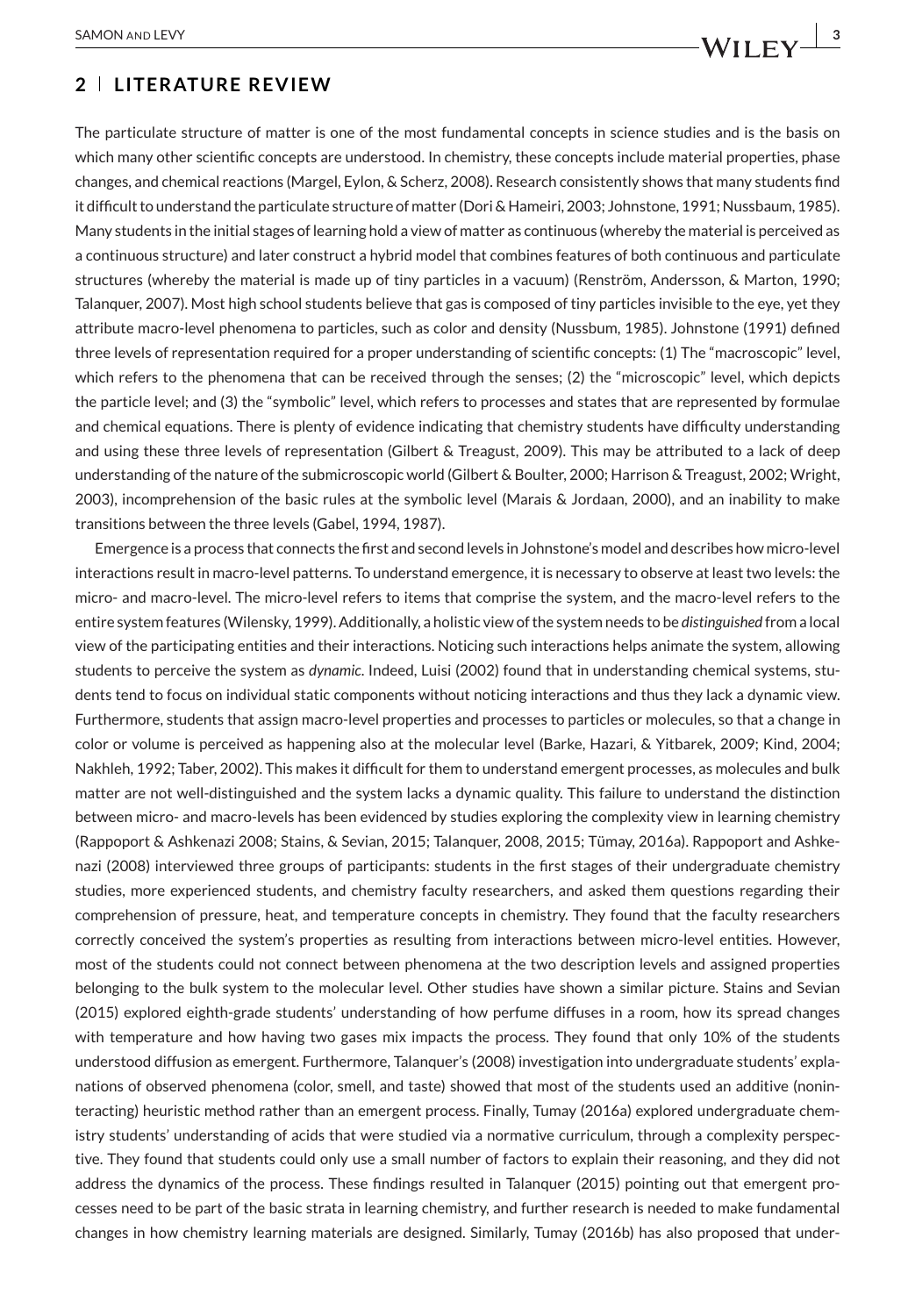standing emergence is critical to constructing the epistemology and ontology that supports a deeper understanding of chemistry.

The specific contribution of a complexity approach lies in the way it helps students decipher interactions among the micro-level entities and their stochastic behaviors and thus comprehend the macro-level as more than the "sum of its parts" (Epstein, 2006; Goldstone & Janssen, 2005; Wilensky, 1999). Thus, the complexity approach is best suited for studying emergent chemical systems and has the potential for students to develop a general understanding of complex systems (Goldstone & Wilensky, 2008). Whereas, the normative approach focuses on individual scientific phenomena without emphasizing their systemic properties. In the current study, there was no specifically expressed provision of systems concepts, but rather a special scaffolding (consisting of computer models, a workbook, and presentation of scientific phenomena), which directed the students to a systems observation of the studied phenomena. Several earlier designs for learning science with a complex systems perspective usually implemented the computational ABM approach, which encourages causal reasoning and leads to an understanding of the mechanisms underlying the phenomena (Levy & Wilensky, 2008). Such designs have demonstrated important advantages to learning through a complexity approach (in chemistry: Holbert & Wilensky, 2014; Levy & Wilensky, 2009b; Stieff & Wilensky, 2003; Wilensky, 2003; in physics: Brady, Holbert, Soylu, Novak, & Wilensky, 2015; Sengupta & Wilensky, 2009; in biology: Dickes et al., 2016; van Mil, Boerwinkel, & Waarlo, 2013; Van Mil, Postma, Boerwinkel, Klaassen, & Waarlo, 2016; Wilensky & Reisman, 2006; Wilkerson-Jerde, Wagh, & Wilensky, 2015; in materials science: Blikstein & Wilensky, 2009; in robotics: Levy & Mioduser, 2010). For example, in biology education, van Mil et al. (2013) suggested including measures for the development of molecular mechanistic reasoning to improve students' understanding of cell behavior as a complex system in which cellular processes emerge from molecular interactions. They claimed that a teacher can build on a student's intuitive reasoning about mechanisms. In a later paper, van Mil et al. (2016) demonstrated a way to do this by using a strategy based on students' interpretation of animations of (sub)cellular processes as models of molecular mechanisms. Conversely, Stieff (2011) found that learning high school chemistry through a complexity approach was no better than a normative approach for conceptual learning (although the complexity approach group improved in representational competence). The current study aimed to resolve this contradiction by identifying those situations and concepts in which existing normative curricula work well enough and those that might benefit from a complexity approach. It expands this body of literature by conducting a nuanced examination of learning with attention to particular science concepts and systemic components of reasoning.

Specifically, the present study examined how junior high school students learn such concepts as kinetic molecular theory (KMT), gas pressure, diffusion, temperature, and the gas laws. The definition of these concepts and the level of understanding were carried out in accordance with the knowledge required of students at this age.

# **3 RESEARCH QUESTIONS**

Our goal is to detect specific advantages and disadvantages of learning chemistry through a complexity perspective among junior high school students. By comparing the learning taking place in two kinds of settings: (1) a complexity approach using model exploration activities and laboratory experiments and (2) a normative approach, using lectures, textbook, and laboratory experiments, the following research questions are addressed:

- **(i)** *Conceptual learning by science concept*: How does students' conceptual learning regarding concepts related to a gaseous system—pressure, diffusion, temperature, density, KMT, and gas laws—compare between the two learning environments?
- **(ii)** *Conceptual learning by system components*: How does students' learning framed through a complex systems perspective—separation between micro- and macro-levels, transitions between levels, stochastic behaviors compare between the two learning environments?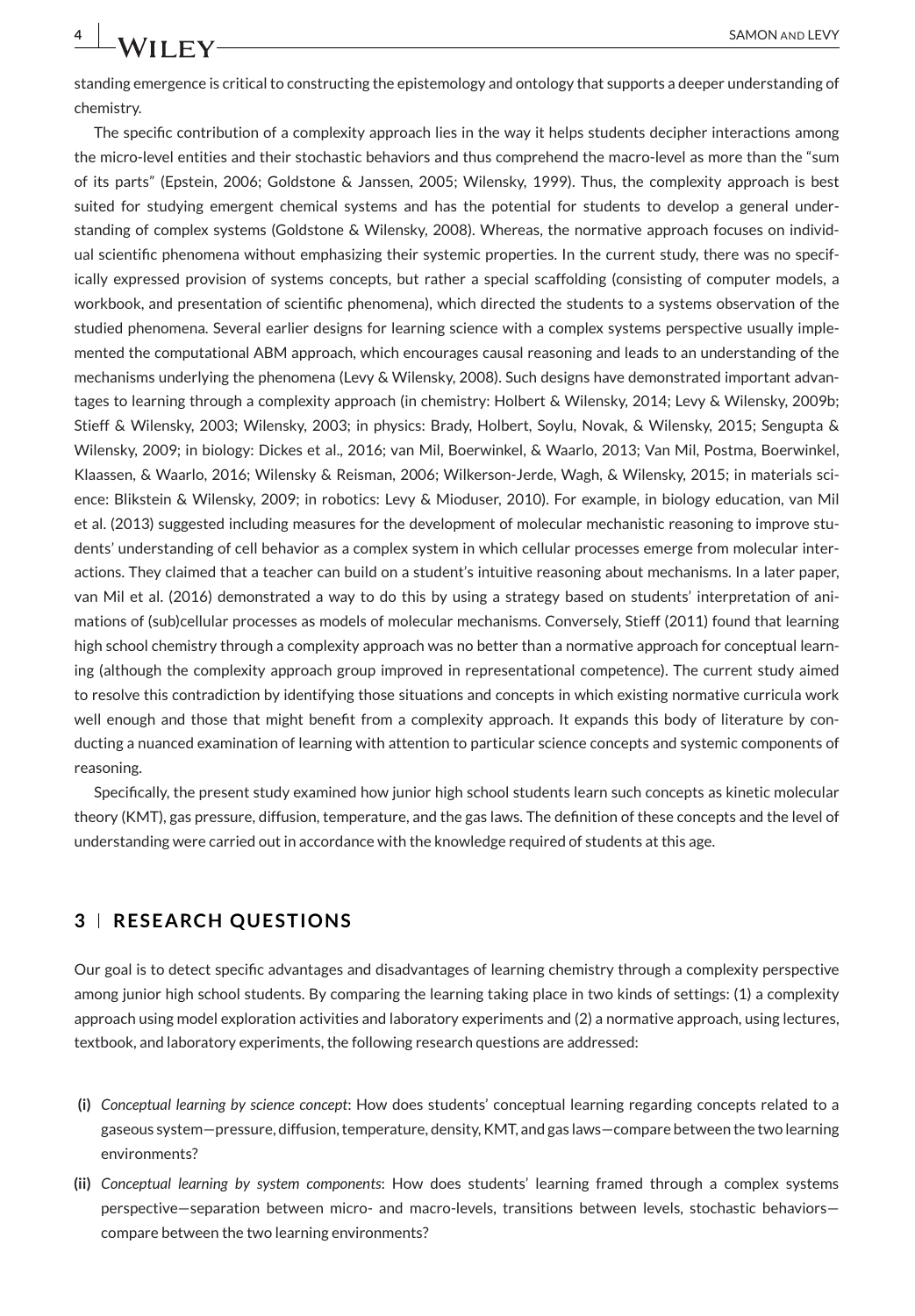# **4 METHODS**

# **4.1 Research approach**

The secular study employed a mixed-methods approach combining quantitative analysis of questionnaires and qualitative analysis of interviews. The research was planned as a nonrandomized controlled quasi-experimental pretest– intervention–posttest design.

# **4.2 Participants**

Seventh-grade students (*N* = 104; 70 males) from three schools in the north of Israel participated in the study. Table 1 provides information about the participants and their schools. Five students (three boys and two girls), 10% of the experimental group, participated in interviews. These students were randomly selected by the teachers from a group of more articulate students. In terms of academic success, two were strong, two were medium, and one was weak.

The teachers were selected by their willingness to invest the necessary efforts to participate in the study and to learn the complexity approach to teaching, which included the computerized learning environment. All the teachers held an undergraduate degree in science education and had taught for over 10 years. The research was approved by the Ministry of Education. The student participants' parents all signed informed consent forms.

# **4.3 Procedure**

All chemistry classes (for both complexity and normative approaches) consisted of twelve 45-minute lessons, mostly double periods, as part of their seventh-grade science course. Learning through both complexity and normative approaches focused on the particulate nature of matter: KMT, gas pressure, temperature, and diffusion and the gas laws. These topics are typically studied in the early junior high school chemistry curriculum, forming the foundation of chemistry instruction. The experimental group used the complexity curriculum as a replacement for their usual curriculum on the topic. Before and after the activities, spaced 2–3 weeks apart, the students completed identical content knowledge questionnaires (pre–post test) within 30 minutes.

Five students from the experimental group were interviewed before and after the implementation and were recorded with a videocamera and voice recorder. The interview protocol was designed to expose the students' comprehension of scientific concepts and their knowledge of gas systems. The duration of each interview was about 15 minutes.

## **4.4 Who understands gases? Curriculum**

In a previous paper, Levy and Wilensky (2009a) have presented a conceptual framework underlying the design for learning about complex chemical systems (Figure 1) and demonstrated it through the first chapter in the Connected Chemistry curriculum (Levy, Novak, & Wilensky, 2006). The framework is based upon Johnstone's (1993) insightful analysis of chemistry knowledge represented as a triangle containing three knowledge components: the submicro (atoms, molecules, and their kinetics), the macro (tangible, edible, and visible phenomena), and representations

| Schools/group                                                                                | Experimental group   | Comparison group     |
|----------------------------------------------------------------------------------------------|----------------------|----------------------|
| Rural mid-socioeconomic secular elementary school<br>with 384 students                       | One class $(n = 30)$ |                      |
| An Urban all-male mid-socioeconomic religious<br>state-funded small school with 180 students | One class $(n = 23)$ | One class $(n = 19)$ |
| Urban, low-socioeconomic school with 450 students                                            |                      | One class $(n = 30)$ |

#### TABLE 1 Participants and schools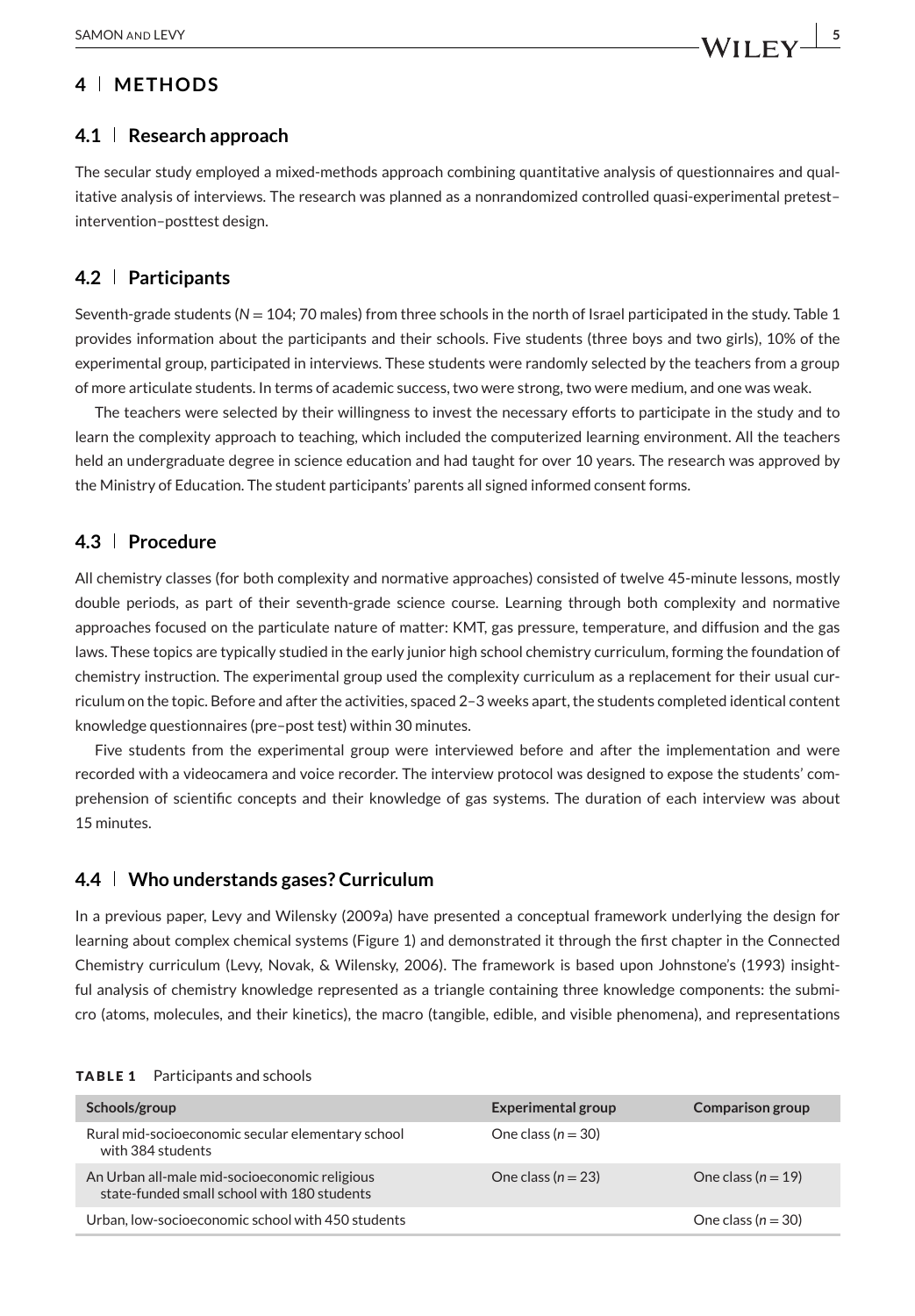

FIGURE 1 Conceptual framework for supporting learning about systems through agent-based models. Larger circles signify spheres of knowledge; smaller ones are forms of access to understanding the system; arrows signify the activities' learning goals—understanding each form of access individually and the connections between them

(symbols of chemical entities, chemical equations, and mathematical representations). The current framework depicts three knowledge spheres: conceptual learning of how molecular interactions result in a system's global behavior, symbolic-mathematical expressions of the system's behavior, and physical experiences of the explored phenomenon. Learning about the gas laws and KMT is typically conceptualized through four canonical forms of access: micro, macro, mathematical, and experiential. The framework is anchored at the experienced macroscopic level that is common to all three spheres of knowledge. The motivating hypothesis for the design is an educational setting that combines activities which foster an understanding of each form of access. The chemical system is explained with activities that promote multiple bidirectional transitions along the three bridges anchored at the experienced macroscopic level. This constitutes a rich and fertile environment that supports a deep and integrated understanding of the chemical system at hand.

Computer models, worksheets, class discussions, and laboratories were used to deliver and advance learning about basic chemistry concepts. The models were developed for the Connected Chemistry environment (Levy & Wilensky, 2009a). They were constructed using an ABM platform, NetLogo (Wilensky, 1999) that is used extensively in the domain of complex systems. In this way, a system can be displayed as a collection of identical entities that behave according to a few basic rules that lead to phenomena such as the pressure, diffusion, or temperature of a material. Furthermore, the models can be manipulated by the students so that changes at the micro-level can be shown to result in nonlinear changes at the macro-level.

In this study, a sequence of eight ABM models were used by the students. Other tools were developed for this study and included: (i) a workbook that guided the students through the presented topics, how to use the models, and any challenges or questions; (ii) class discussions to highlight the systemic characteristics of the phenomena studied; and (iii) laboratory experiments to anchor the computer models to daily life phenomena.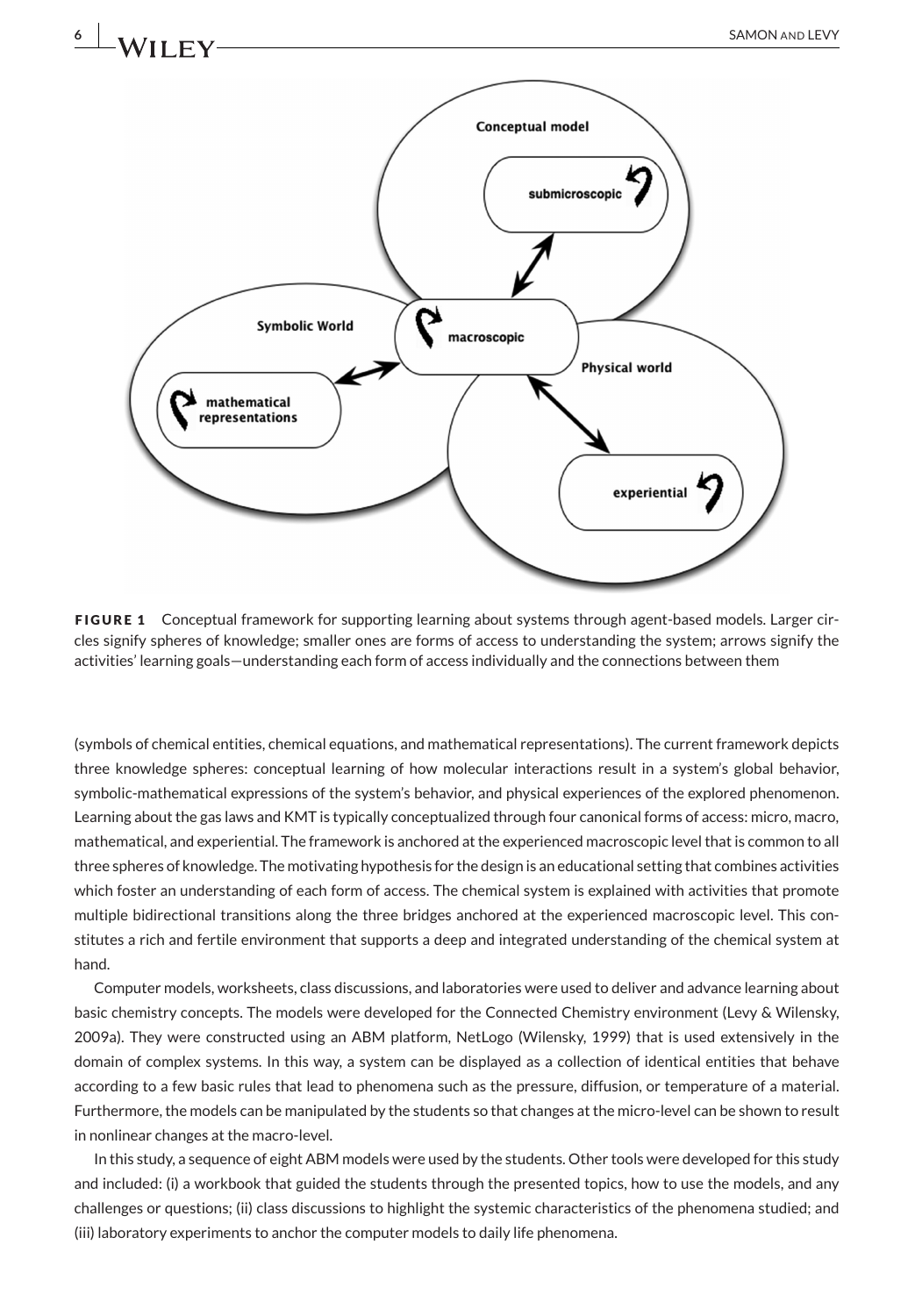#### TABLE 2 "Who understands gases?": Learning environment and activities

|                | <b>Activity</b>                                                                                                                                                                                                                                                          | Number of<br>lessons |
|----------------|--------------------------------------------------------------------------------------------------------------------------------------------------------------------------------------------------------------------------------------------------------------------------|----------------------|
| 1              | Laboratory demonstrations and investigations to elicit students' questions, understanding and<br>discussions regarding the unit's activities                                                                                                                             |                      |
| 2              | KMT: Exploration of a simple KMT model, where the basic rules can be turned on and off; Summary and<br>discussion                                                                                                                                                        | $\overline{2}$       |
| 3              | Gas laws: Demonstrations of phenomena related to pressure; Exploration of three models: vary the<br>number of particles and observe pressure; vary volume and observe pressure; vary temperature and<br>observe pressure; Definition of pressure, summary and discussion | 5                    |
| $\overline{4}$ | Diffusion: Demonstration of phenomena related to diffusion; Exploration of a diffusion model;<br>Summary and discussion                                                                                                                                                  | 3                    |
| 5              | Summary and discussion of the whole unit                                                                                                                                                                                                                                 | 1                    |
|                | Total                                                                                                                                                                                                                                                                    | 12                   |



FIGURE 2 Volume-pressure model (Wilensky, 2005) screen shot. The box contains particles of varying speeds (in shades of violet). Pressure is computed from the rate at which the box walls are hit by particles. The two-dimensional volume of the box can be changed [Color figure can be viewed at wileyonlinelibrary.com]

The models include a submicroscopic representation of a gas in a container in the form of particles (points) located within a square as well as a global view of the system on the same scale on the screen. This access to the micro-level is enhanced by several supportive elements that help the students to notice individual particles within the simulation. In this study, the models were adapted for Israeli junior high school students by removing some of the mathematical representations, translating the names of the buttons and sliders into Hebrew, fine-tuning the activities in response to previous research (Levy & Wilensky, 2009b), enhancing and grounding the concepts with laboratory activities, and adding the culminating topic of diffusion. Table 2 describes the unit. Figure 2 demonstrates one of the computer models.

Details of the two interventions are provided below.

## **4.4.1 Intervention 1: Complexity approach ("Who understands gases?" experimental curriculum)**

The "Who understands gases?" learning environment (Samon & Levy, 2010) is made up of five activities and is 12 lessons long. It includes guided exploration of agent-based NetLogo (Wilensky, 1999) computer models of contained gas particles, laboratory experiments, and class discussions.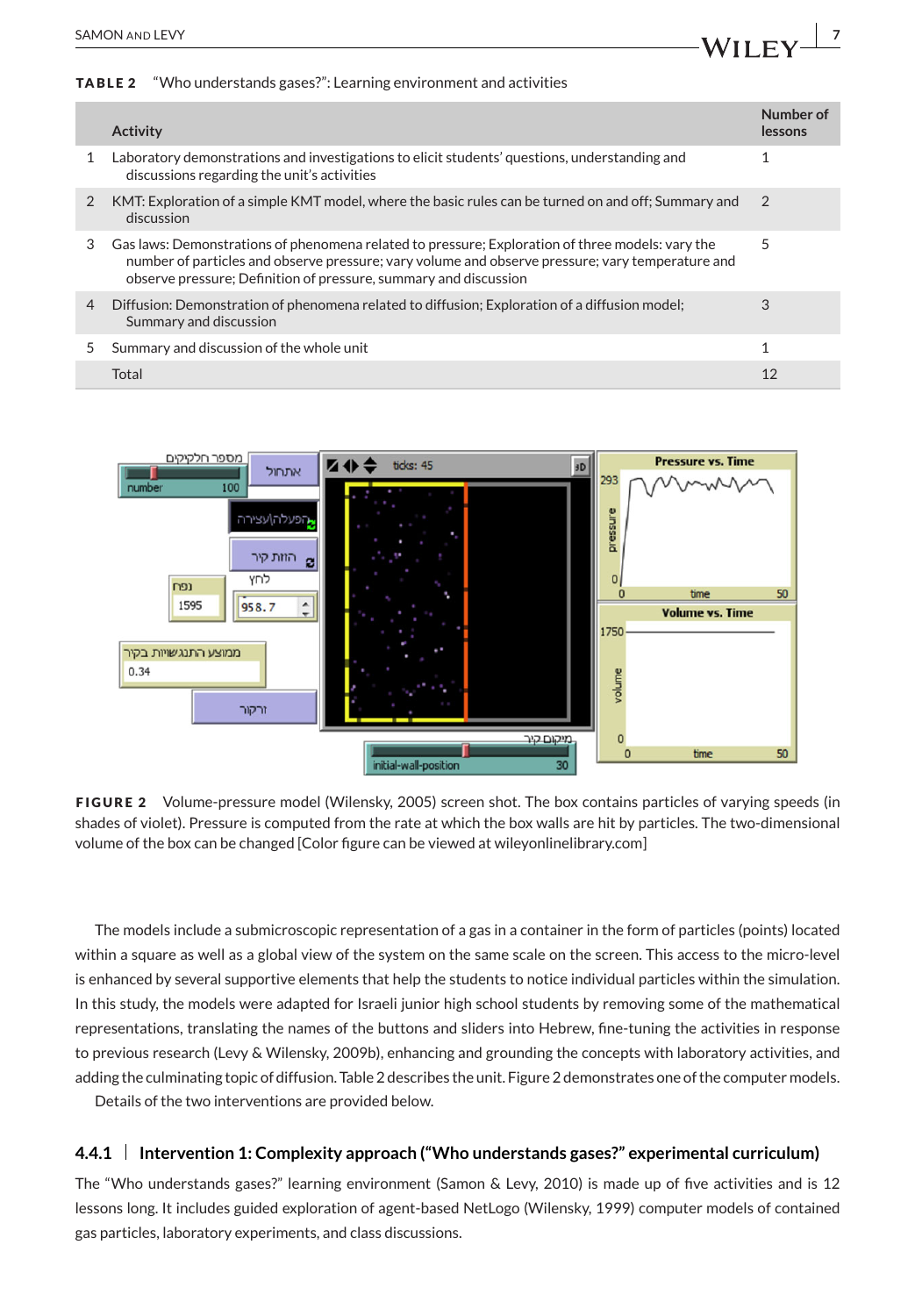Students explored agent-based models of contained gas particles to examine and explain different day-to-day phenomena. A typical lesson began with either the teacher demonstrating a phenomenon or the students conducting a laboratory experiment. After this, the class discussed possible explanations.

The majority of the time was devoted to students' investigation of the scientific phenomena and studying the structure of matter through agent-based computer models guided by a workbook each student filled out. The students worked in pairs in front of a computer. The workbook guidance helped students focus their attention on single particles and their interactions and encouraged them to transition between the micro- and macro-levels. For example, an activity to explain the phenomenon of diffusion:

*"Turn on your model: click on the start button. Describe the motion of a single particle. Click on the spotlight button. This button allows you to focus on a single particle and its immediate surrounding area so that you can track the movements of the particle and its interactions with other particles and with the wall of the tank. Focus on a single particle and describe the way it moves (does it move in circles, in straight lines or in S-shaped motions?)*

*Did the particle move to the other side of the tank?*

*If so, what caused the particle to get there? If it did not, why?*

*Does particle movement stop after the perfume particles are uniformly distributed between air particles?*

*Describe the behavior of particles in the process of diffusion of two gases."*

Thus, it can be seen that most of the questions put to the students were related to the micro-level. In this way, the students were able to focus on the emergence of the phenomenon from studying the dynamic interactions between gaseous particles. (For more examples, see Levy & Wilensky, 2009a). While working on their computers, the teacher conversed with individual students, answered their questions, and checked their answers. The lesson was concluded by the teacher writing the students' insights on the classroom board.

#### **4.4.2 Intervention 2: Normative approach (the regular curriculum)**

The normative approach to chemistry education consisted of the teacher presenting the particulate model as a given theory, focusing on phases of matter, and exploring phenomena explained by the particulate model such as compression of gas in a syringe and perfume diffusion through air. In a typical lesson, the teacher introduced the existing theory and basic concepts, and wrote important facts and terms on the classroom board that the students then copied into their notebooks. The teacher usually demonstrated a phenomenon via a physical experiment or picture in a book. She would then ask the students to explain it on the basis of the particulate model, either orally or in their notebooks. Their answers would generate a discussion in which the teacher asked further questions and in turn, respond to any queries from the students. The lesson would conclude with a directive written on the classroom board or in the textbook for either class- or homework. Throughout the class, the teacher stood or sat at the front and would sometimes demonstrate a computerized particles model to illustrate the submicroscopic explanation (three relevant models exist, the display taking approximately 2–3 minutes each).

The textbook *A World of Matter* (Dayan, 2001) was used in the lessons, the most common textbook in Israeli schools at the time of this study. The following is an illustration of an example from this textbook showing the phenomenon of diffusion. The teacher would conduct an experiment with a bottle containing liquid ammonia. Red litmus paper would be attached to the bottle cork, so that when the bottle is closed, the litmus paper would turn blue after contact with the ammonia. Following this experiment, the teacher would ask the students the following questions:

What happened to the color of the paper?

How did ammonia reach the litmus paper?

In your opinion, can contact with the air outside the bottle with the litmus paper, change its color? Explain.

The air takes up space. So how could the ammonia vapor reach the litmus paper hanging on the cork?

Draw and describe (with different colored dots) the contents of the bottle in the space between the surface of the solution and the cork.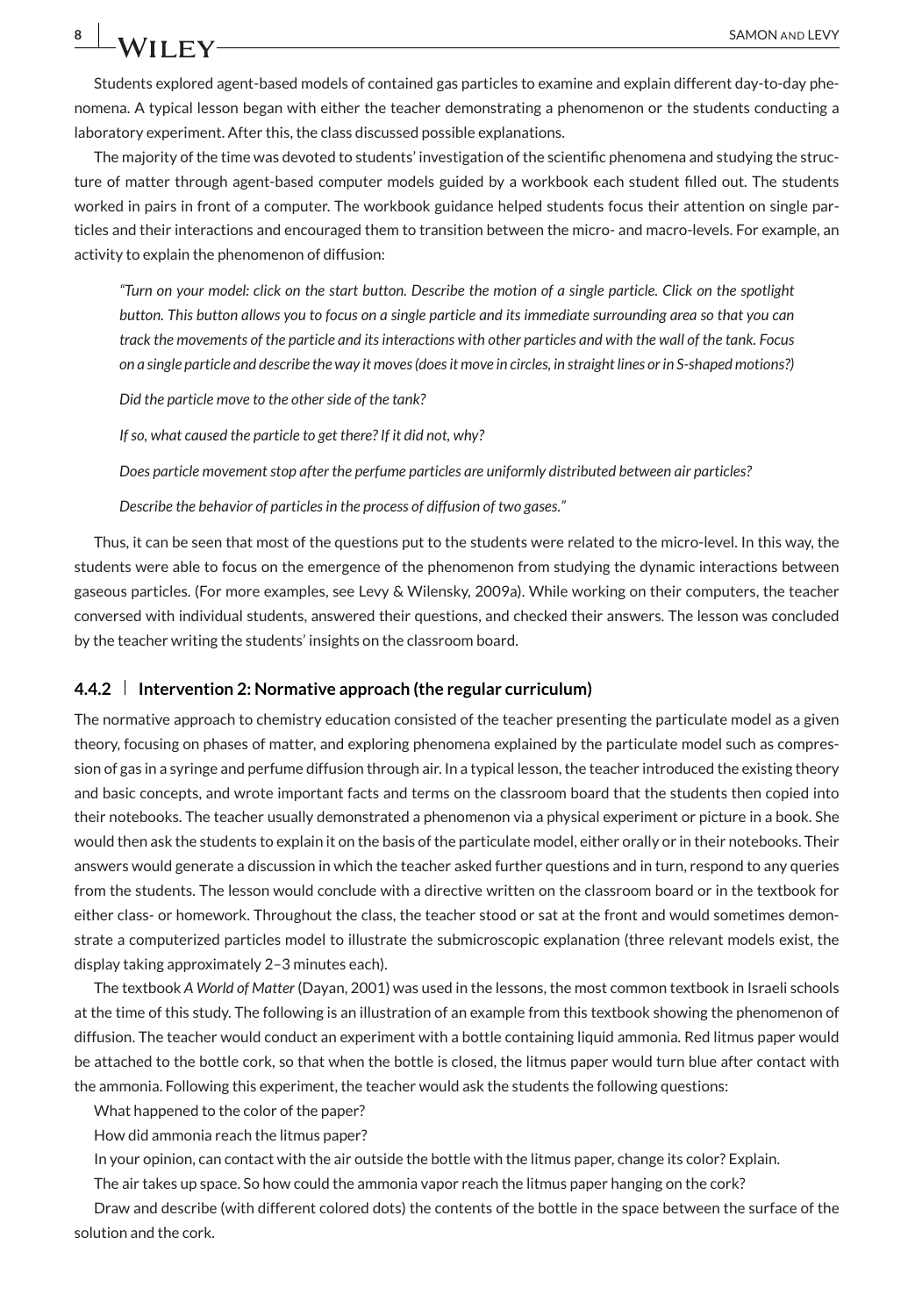TABLE 3 Comparison of the two learning environments in the study, by frequency of questions pertaining to each system component

|                           | Complexity approach | Normative approach |
|---------------------------|---------------------|--------------------|
| Macro-level               | 44 (40%)            | 91 (70%)           |
| Micro-level               | 40 (36%)            | 23 (18%)           |
| Micro-Macro transition    | 26 (24%)            | 16 (12%)           |
| Total number of questions | 110                 | 130                |

The substance that caused the litmus paper to change color is the liquid ammonia at the bottom of the bottle. Prove this assertion.

Therefore, it can be observed that most of the questions dealt with macro-level phenomena. At the micro-level, the student is required to illustrate the particulate material; however, none of the questions addressed the dynamic phenomena.

Table 3 compares the number of questions addressed to the students in the two learning environments with respect to the systemic aspects of gases. This analysis was conducted on the videotaped data and the students' workbook. It can be seen that the normative environment included more questions in general and specifically, more macro-level questions; the complexity-approach environment had a higher proportion of micro-level and micro–macro transition questions.

## **4.5 Data collection tools**

The study examined conceptual learning of science concepts and of systems. To capture this information, two main data collection tools were used (Appendix A; Table 3): a content knowledge questionnaire and a protocol for a semistructured interview.

The questionnaire was based on that used in previous research on learning gas laws, KMT (Levy & Wilensky, 2009b), and diffusion (Odom & Barrow, 1995) and was designed to correspond to the concepts taught in the lesson activities. Additional items were created in-house to obtain more information on students' reasoning about diffusion. The questionnaire included 24 multiple-choice questions, asking the students to describe, explain, and speculate about phenomena associated with the particulate structure of matter and the concepts of temperature, gas pressure, and diffusion using both macro-level and micro-level explanations. The questionnaire also included two open-ended questions that had the students draw a submicroscopic representation of perfume diffusing in the air, but those were not analyzed in the current study.

The interviews focused on three science concepts that required more sophisticated emergent reasoning: pressure, diffusion and temperature. In this paper, we reported participants' understanding of pressure and diffusion. The protocol for the interview included scenarios that the students were asked to describe and explain. For example, for diffusion, they were asked to explain what happens to perfume sprayed into an inflated plastic bag; for temperature, they were asked what happens to an inflated plastic bag when it is put into hot water. The questionnaire was designed to assess both the students' scientific knowledge and their systems reasoning. During the interviews, the students were provided with nontextual resources, including color pencils and coins to illustrate and demonstrate particle scattering and movement, to get a broader picture of the students' knowledge.

#### **4.6 Data analysis**

The interviews were transcribed and used to examine different aspects of learning. This was to provide a more deep and enriched understanding of the findings from the analysis of the questionnaires.

The students' answers to the questions in the questionnaire were coded as correct or incorrect. Each item on the questionnaire was assigned a numerical score, where the overall score was an average of these scores, reflect-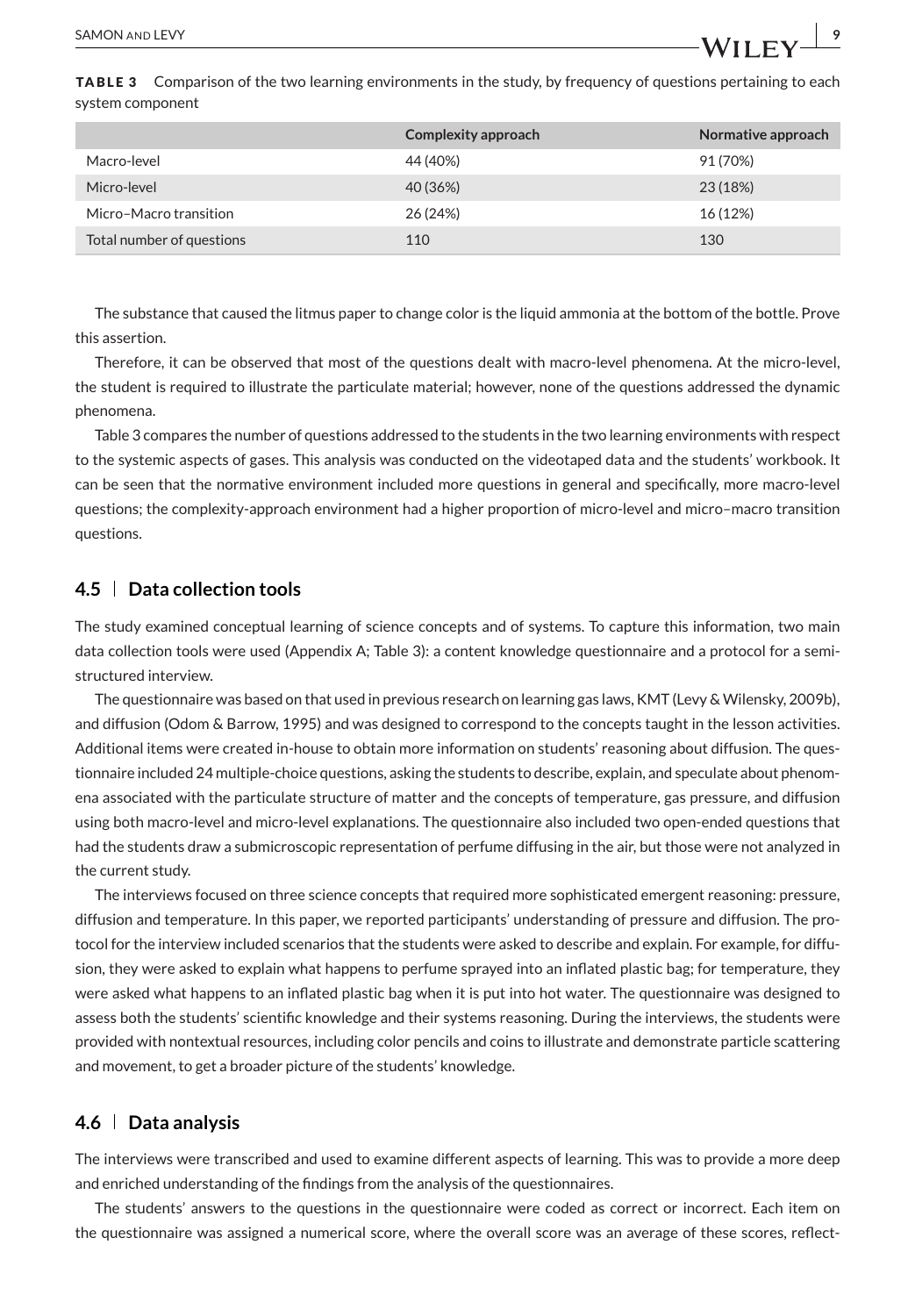ing the equal status assigned to each item. As the questionnaire was aligned with the curricula, this score reflected their learning goals. A learning gain was computed to compensate for differences in prior knowledge: [(postscore) – (prescore)]/(prescore).

A concept-by-concept breakdown was then used to group the coded items and assign a specific concept score. In this way, every idea was tested using a number of phenomena. For example, to test the students' understanding of the diffusion of gases, this concept could be examined through expansion of perfume through the air, spreading a drop of ink in water, and looking at the micro-level of diffusion. Thus, comprehension of a phenomenon was examined by understanding various concepts such as gas compression, particle density, pressure, temperature, and volume of a gas. Finally, the items were coded according to the system components the students needed to understand to answer correctly. Thus, items that required an answer that relates to changes in the phenomenon level were coded as those relating to the macro-level of the system, items requiring explanation related to the behavior of matter particles were coded as those relating to the micro-level of the system, and items requiring an explanation of the observed phenomenon by the behavior of the particles were coded as involving micro–macro transitions (see Appendix B).

For analysis of the interviews, we chose the multiple-case narrative approach. This strategy can assist the researcher in dealing with a large number of narratives, to identify similar or distinct characteristics that have become apparent from comparing many cases (Shkedi, 2005).

The interviews were analyzed by breaking down the learned concepts into categories. The categories were determined in accordance with the scientific conceptual understanding required of middle school students and in accordance with the systems reasoning framework designed by Jacobson (2001). These included eight parameters used for comparison between novices and experts, regarding their understanding of complex systems: linkage between the micro- and macro-levels, local interactions, and equilibrium (Jacobson, 2001).

## **4.7 Validity and reliability**

The construct and criterion validity of the content knowledge questionnaires was reviewed by five science teachers, two of whom taught the "Who understands gases?" curriculum, and three who taught with the normative curriculum. All confirmed that the test items were appropriate for examining the concepts and ideas studied with the normative learning environment.

The two open-ended questions' responses were scored by the researchers and the participating teachers. Comparison of the independent scores and codes yielded 97% agreement on 184 items. Disagreements were resolved by discussion.

In analyzing the interviews, the two authors analyzed the transcripts independently and then compared their results. Initial agreement was 83%, which then increased to 92% following further conversations and several rounds of analysis.

# **5 RESULTS**

The findings are presented according to the research questions: conceptual learning by science concepts and learning by systems components.

#### **5.1 Conceptual learning by science concepts**

Some students did not complete one of the questionnaires due to being absent from school, reducing the sample to *N* = 92.

Table 4 presents the total scores and learning gains from the content knowledge questionnaires for the complexity approach ( $n = 47$ ) and normative approach groups ( $n = 45$ ) via descriptive and inferential statistics.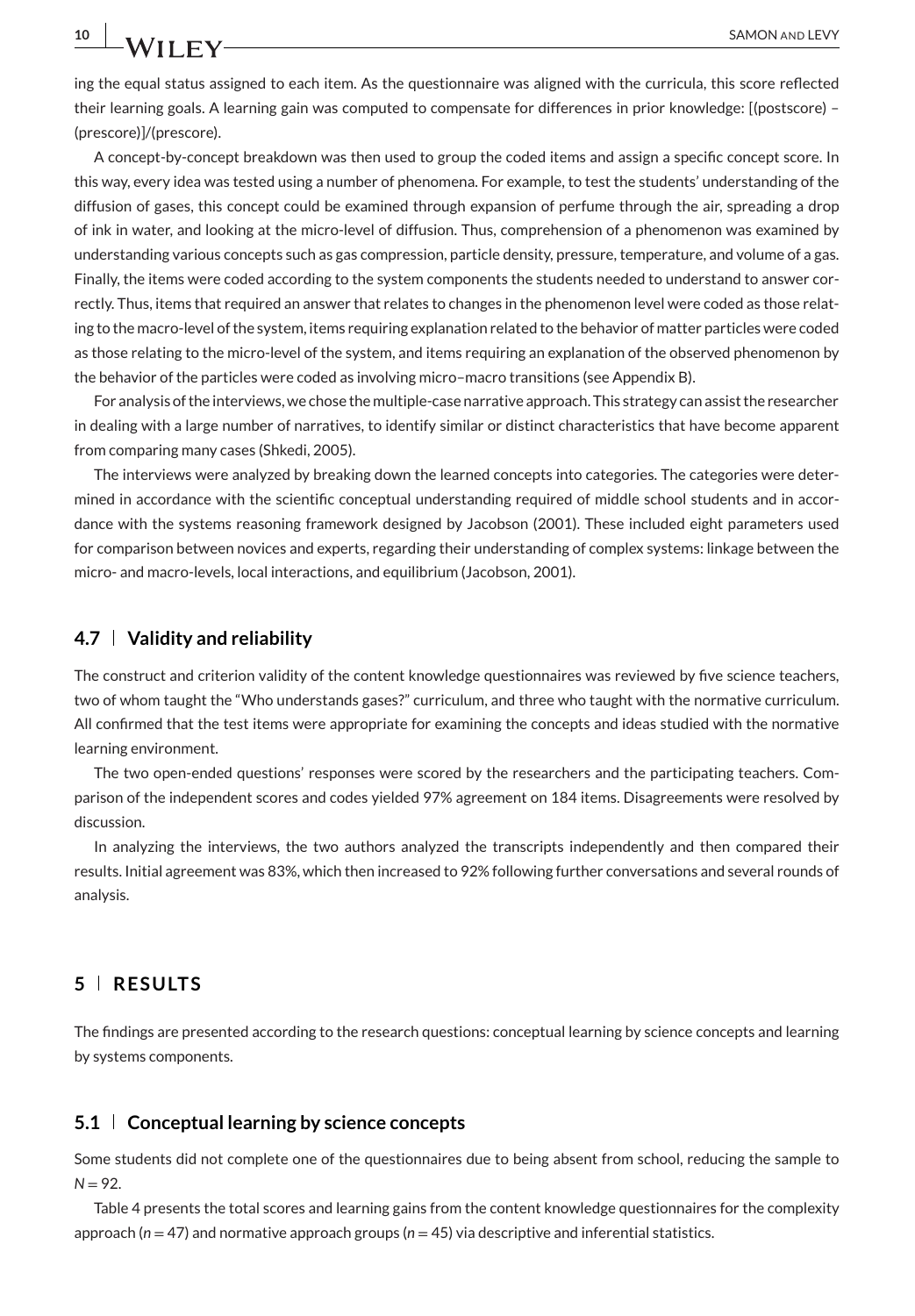| Component<br>Overall<br>Overall<br>Science concepts<br>Pressure<br>Diffusion | Number of<br>items<br>26<br>$\sqrt{5}$ | Exp <sup>a</sup> M<br>(SD)<br>45(12) | Comparison<br>M(SD)<br>43(14) | Exp <sub>M</sub><br>(SD)<br>75(16) | Comparison<br>M(SD)<br>54(18) | Exp <sub>M</sub><br>(SD) | Comparison<br>M(SD) | Unpaired t<br>$(91)^{b}$ |           |
|------------------------------------------------------------------------------|----------------------------------------|--------------------------------------|-------------------------------|------------------------------------|-------------------------------|--------------------------|---------------------|--------------------------|-----------|
|                                                                              |                                        |                                      |                               |                                    |                               |                          |                     |                          | Cohen's d |
|                                                                              |                                        |                                      |                               |                                    |                               | 74.9 (46)                | 31.2(50.6)          | $4.33$ <sup>**</sup>     | 0.90      |
|                                                                              |                                        | 60(49)                               | 54 (50)                       | 86 (34)                            | 72(45)                        | 69 (90)                  | 46 (86)             | 1.24                     | 0.3       |
|                                                                              | 6                                      | 40(55)                               | 38 (48)                       | 72 (45)                            | 50 (50)                       | 134 (138)                | 44 (87)             | $3.55$ **                | 0.78      |
| Temperature                                                                  | $\overline{4}$                         | 40(49)                               | 30(46)                        | 72 (45)                            | 47 (50)                       | 46 (34)                  | 24(69)              | 1.19                     | 0.78      |
| Density                                                                      | 8                                      | 48 (54)                              | 44 (50)                       | 74 (44)                            | 57 (50)                       | 70 (84)                  | 27(72)              | $2.53**$                 | 0.55      |
| <b>KMT</b>                                                                   | 9                                      | 38 (47)                              | 41(49)                        | 76 (43)                            | 47 (50)                       | 100(74)                  | 42 (106)            | $3.32**$                 | 0.70      |
| Gas laws                                                                     | 11                                     | 56 (50)                              | 49 (50)                       | 82 (39)                            | 65 (48)                       | 64(63)                   | 48 (94)             | 0.97                     | 0.20      |
| Micro<br>Systems components                                                  | 6                                      | 39(49)                               | 42(49)                        | 74 (44)                            | 43 (50)                       | 122(110)                 | 126 (85)            | $5.22*$                  | 1.12      |
| Macro                                                                        | 8                                      | 58 (55)                              | 52 (50)                       | 80 (34)                            | 65 (48)                       | 81 (112)                 | 40 (97)             | 1.83                     | 0.43      |
| Micro-Macro                                                                  | 11                                     | 48 (50)                              | 42 (50)                       | 76 (43)                            | 58 (49)                       | 85 (140)                 | 56 (130)            | 0.93                     | 0.21      |
|                                                                              | 3<br>Probabilistic behavior            | 10.4(81)                             | 11.1 (86)                     | 21.9(83)                           | 15.8 (103)                    | 11.5(12)                 | 4.7(11)             | $2.82**$                 | 0.59      |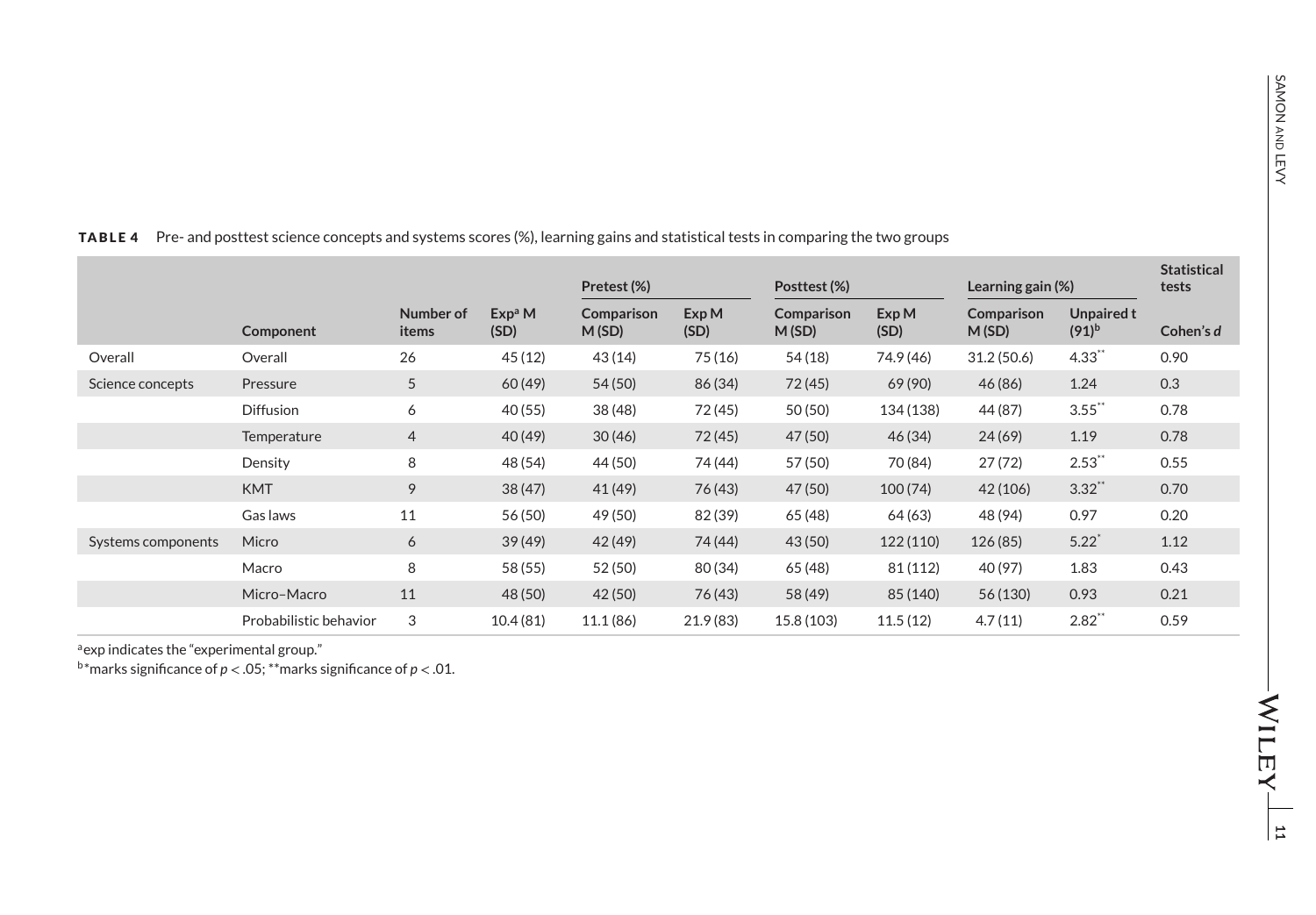Pretest scores were comparable for the two groups. Both groups improved significantly from pre- to posttests. However, the experimental group obtained a much higher posttest score. The experimental group's learning gain was almost three times that of the comparison group with a strong effect size.

The effect of the intervention on students' achievements was analyzed with an analysis of variance (ANOVA) test, that indicated that the instructional approach (complexity vs. normative) exerted a significant effect on differences in student achievement *F* (1, 87) = 19.418,  $p < 0.001$ ,  $\eta^2\$ sub>s</sub> = 0.182. A main effect of interaction between group and school was also observed in the data set *F* (1, 87) = 5.423, *p* < .01,  $\eta^2_{\sigma}$  = 0.59: the learning gain in the complexity-approach group in school 1 was smaller than that of the normative-approach group in school 2. In school 1, the science teacher taught both complexity-approach and normative-approach groups. In school 2, the two groups were taught by different teachers. Thus, we interpret this result as a diffusion of effects, with the teacher in school 1 changing her teaching with the normative approach, from being influenced by the complexity approach she was teaching at the same time in the other class. School 1 also had a more homogeneous population than school 2. A multivariate analysis of variance (MANOVA) test showed that there was no teacher effect, and neither school type nor gender yielded a significant impact on the learning gain after the intervention.

Questionnaire items were grouped by concepts and their score was averaged (Tables 5 and 6). Three science concepts were mastered more effectively through a complex systems perspective: density, diffusion, and KMT. Regarding the other concepts—pressure, temperature, and the gas laws—the two curricula supported comparable learning gains.

The most substantial difference among the groups pertained to learning about diffusion, one of the more difficult concepts to understand (complexity approach,132% vs. normative approach, 47%). This difference is statistically significant with a medium-strong effect size. The complexity approach group also evinced a higher rate of improvement in regard to KMT (135% vs. 38%) and density (70% vs. 27%). The questionnaire findings regarding the concepts of pressure and gas laws indicated that the two groups both improved with comparable learning gains, so that the differences between them were insignificant.

#### **5.2 Conceptual learning from the qualitative observational data**

Two concepts—pressure and diffusion—were analyzed in more detail to understand the quality of the experimental group's learning. Regarding the quantitative results, pressure was learned to a similar extent in both curricula, whereas diffusion was learned to a greater degree with a complexity approach. The data for this section are the pre- and posttest interviews with five students.

## **5.2.1 Pressure**

In the following examples, two findings are demonstrated: (1) initially the students held a continuous view of matter; however, after studying with complexity-based activities they took a particulate view, which distinguishes between the micro-level and the macro-level of the system for both properties and behaviors; and (2) a continuous view of matter, which provides a similar explanation of the concept, both at the micro- and macro-levels, supported the same predictions as the particulate view, thus explaining why there were no differences between the groups in the quantitative results.

An understanding of pressure that is based on a particulate view can be described as understanding how the random movement and collisions between particles and between particles and surfaces of a container are related to pressure. The formal scientific view at the micro-level that relates to the rate of perpendicular momentum transfer per unit area was not included as these concepts are not learned at the middle school level. Instead we focused on the speed and rate at which particles hit the walls of a container.

In the interviews, participants were asked about changes inside a closed plastic bag when air is pumped into it. Two main categories were used to analyze the interviews: (1) particulate or continuous view of matter and (2) pressure as a property of the whole (macro-level alone) or as emerging from collision interactions between the particles themselves and with the bag's sides (micro- and macro-levels).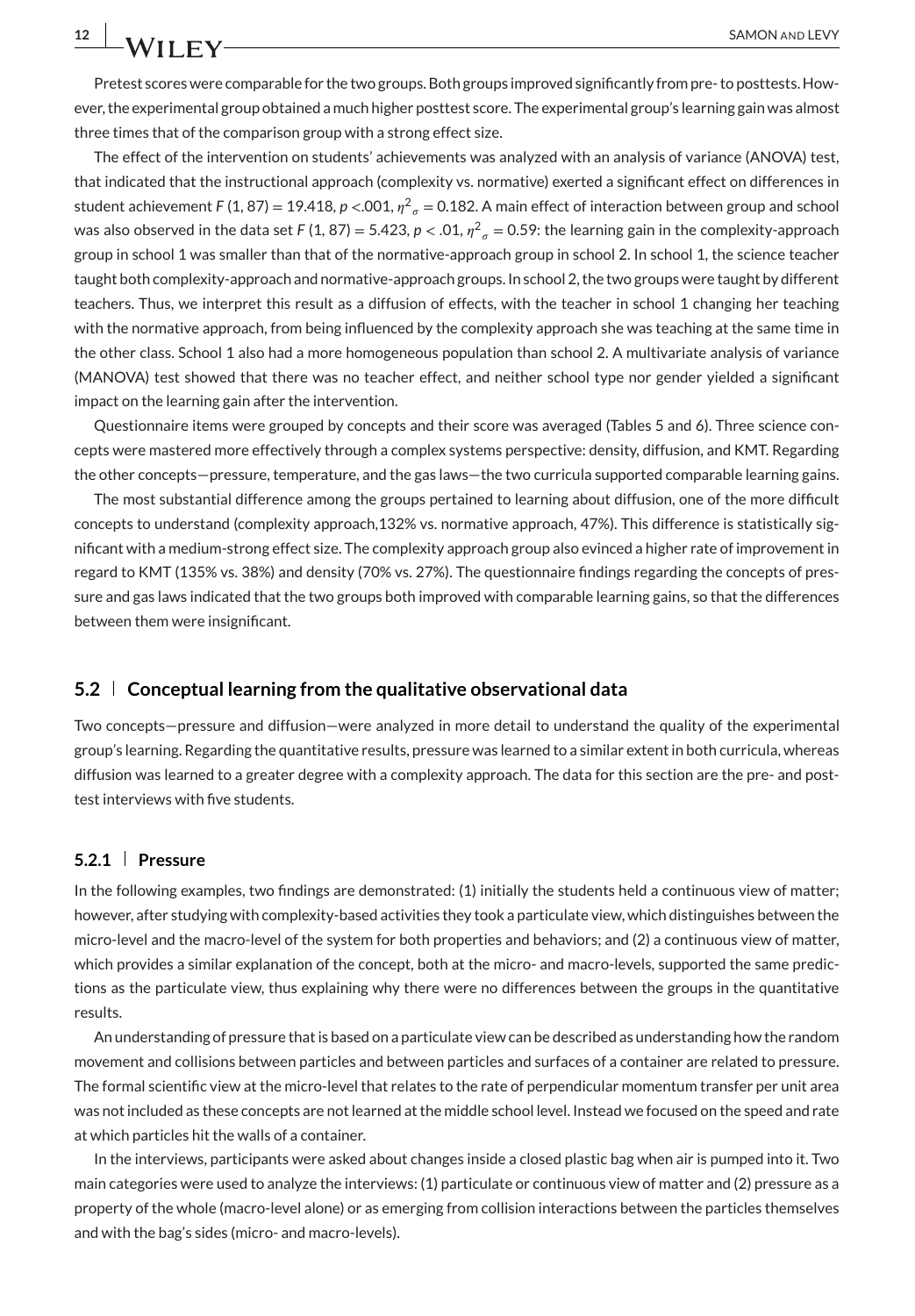TABLE 5 Sample items from the questionnaire and the interview protocol

| Data source                      | <b>Targeted</b><br>concepts              | Sample items                                                                                                                                                                                                                                                                                                                                                                                                                                                                                                                                                         |
|----------------------------------|------------------------------------------|----------------------------------------------------------------------------------------------------------------------------------------------------------------------------------------------------------------------------------------------------------------------------------------------------------------------------------------------------------------------------------------------------------------------------------------------------------------------------------------------------------------------------------------------------------------------|
| Questionnaire KMT<br>micro-level |                                          | When two gas particles collide:<br>$\circ$ Both their speed and direction will change.<br>$\bigcirc$ Their direction can change but not their speed.<br>$\circ$ Their speed can change but not their direction.<br>$\circ$ Neither their speed not direction will change.                                                                                                                                                                                                                                                                                            |
|                                  | Gas laws<br>macro-level                  | Two basketballs have the same volume and are at the same temperature. The<br>pressure in the first ball is larger than the pressure in the second ball. How is the<br>number of air particles in each ball related to one another?<br>$\circ$ The second ball has more air particles<br>$\circ$ The second ball has less air particles<br>$\circ$ The two balls have the same number of particles<br>$\circ$ One cannot know which basketball has more particles                                                                                                     |
|                                  | KMT, diffusion<br>Micro-<br>macro bridge | Read the following section and answer the questions.<br>A girl dabbed some perfume on her neck. Her mother, who was standing at the other<br>side of the room called out: "What a good scent!"<br>Draw how the perfume particles reached from the girl's neck to the mother's nose at<br>the other side of the room. Use small circles to depict particles.<br>Explain your drawing in detail. Describe in words how the perfume particles reached<br>from one side of the room to the other. Explain how all the individual entities<br>participate in the process. |
| Interview                        | KMT, pressure<br>Micro-macro<br>bridge   | A blown up plastic bag is placed before the participant.<br>Let's look at the blown up bag. What is inside?<br>If we could wear magic glasses that would let us see this at a million times this size,<br>what would we see inside the bag?<br>Can you draw this? Explain your drawing with words.<br>What are the objects that you've drawn? What do they do? What is between them?<br>What is their size? Are they heavy? What is their shape? Is their shape constant?                                                                                            |
|                                  | Gas laws,<br>pressure<br>macro-level     | Two empty plastic bags are placed before the participant.<br>I will now add air into one bag. What do you think will happen while the bag is being<br>blown up? What is the difference between the empty bag and the blown-up bag?                                                                                                                                                                                                                                                                                                                                   |

In the pretest, four out of five participants demonstrated a continuous view of matter. Y drew the air as a single continuous blob within the bag and said, "The air looks like one unit that blows up." However, it is important to notice that his prediction regarding the air pressure in the bag is correct, although there is no distinction between micro- and macro-levels, "With a larger amount of air inside the bag, then there is more and more pressure, and in the end, it bursts, because it can't take it anymore." When N was given coins to describe the motion of air particles, it was evident from her facial expression and hand gestures that she was in a dilemma; she finally took a group of coins and pushed them all together into aggregate form, a single entity. G had a more advanced understanding that included air particles, but he described them with unrealistic scales, "That's when they are close together and don't have room to move, like in solitary confinement."

Four of the five students observed shifted from a view of pressure as a continuous structure to one integrated with a KMT-based particulate view. All of them exhibited increased awareness of the micro-level of the system and of the importance of interactions at the micro-level for understanding pressure, distinguishing between the two levels and relating them. We have seen Y above describing the air in a balloon as a single entity. In the posttest interview, he shifts to a detailed description of the particles, collisions, and walls of the container, that he connects with the macro-level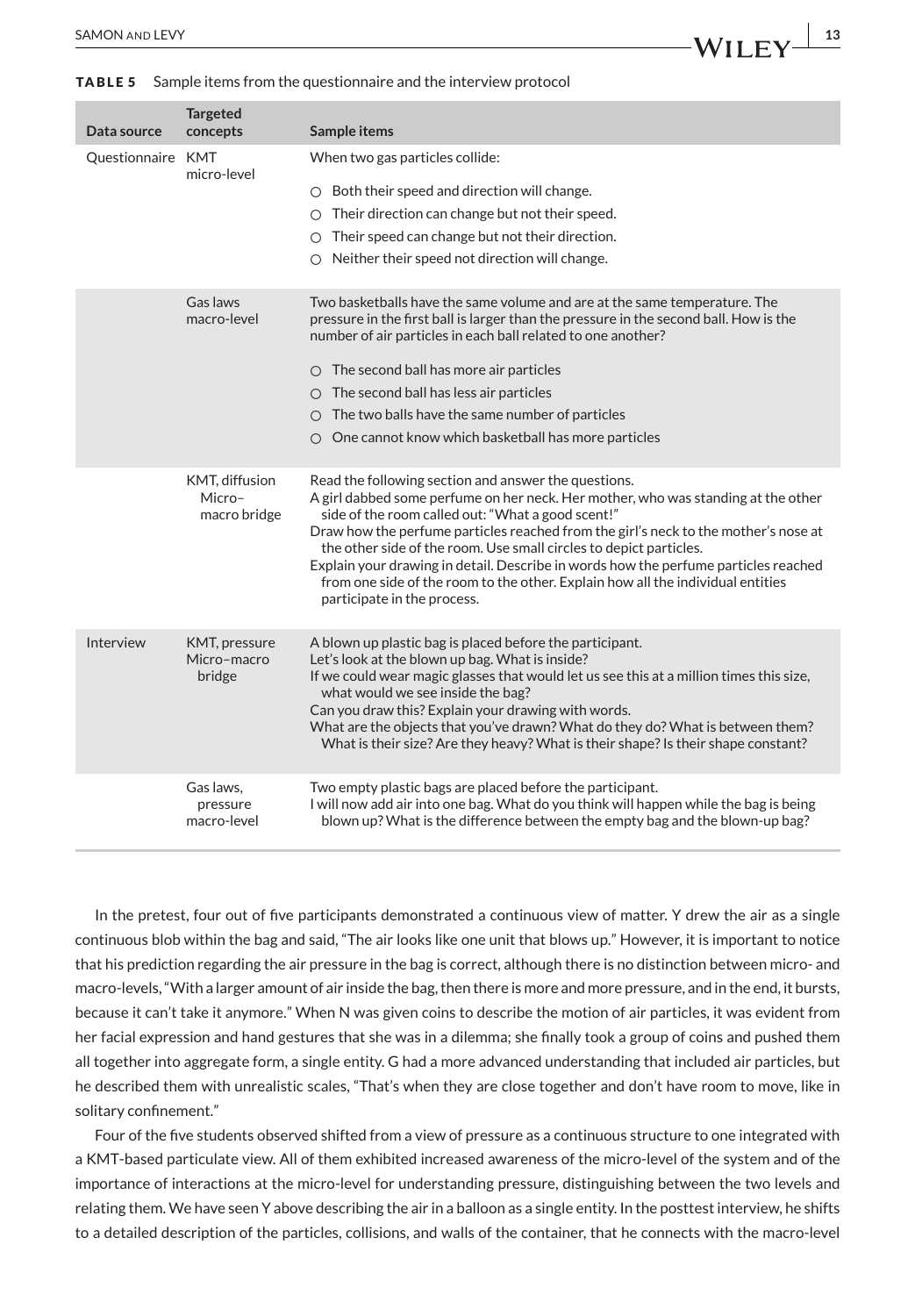| Source  |                  | <b>Type III Sum</b><br>of squares | Mean square | F <sup>a</sup> | Significance | Partial eta<br>squared |
|---------|------------------|-----------------------------------|-------------|----------------|--------------|------------------------|
| Concept | Pressure         | 0.322                             | 0.322       | 0.386          | 0.536        | 0.005                  |
|         | <b>Diffusion</b> | 12.802                            | 12.802      | 9.363          | 0.003        | 0.115                  |
|         | Temperature      | 0.405                             | 0.405       | 1.968          | 0.165        | 0.027                  |
|         | Density          | 3.777                             | 3.777       | 6.492          | 0.013        | 0.083                  |
|         | <b>KMT</b>       | 17.468                            | 17.468      | 10.986         | 0.001        | 0.132                  |
|         | Gas laws         | 0.274                             | 0.274       | 0.552          | 0.460        | 0.008                  |

TABLE 6 Conceptual learning by science concept, tests of between-subjects effects

<sup>a</sup>df in all items is equal 1.

property of pressure, "There will be pressure because there will be too many particles and that will cause pressure, lots of collisions, and then these collisions will also reach the walls [of the container] and will start blowing up [the bag]." In this way, Y was able to explain a macrophenomenon from a micro-level perspective. Similarly, R explained, "Pressure is force per unit area. Particles collide with the balloon walls, causing pressure." G is ambiguous in his approach. On the one hand, he was also able to shift to a particle view and with the use of the coins, describes the movement of particles in the bag. On the other hand, when he was asked to show what happens when a balloon explodes, he moved the coins toward the walls of the balloon, holding the coins close together as a continuous single continuous entity. His words and actions contradict, as he moved them together toward the sides while saying that "the particles exert a strong force on the walls, so that the balloon cannot be pushed anymore and explodes." G's continuous approach at the walls served him better to explain the macro-level concept of pressure as force per unit area and to coordinate it with micro-level collisions of particles with the balloon's walls.

From the above example responses, it was observed that the pre- and posttest ways of thinking about matter were distinct; moving from a continuous view to a particulate view. The concept of pressure shifted from that of a bulk property to an emergent property of the particles' collisions. Nevertheless, it is important to notice that changes in pressure were predicted correctly with both views of matter. Since the quantitative results also showed similar learning gains regarding pressure with both curricula, it can be seen that with or without a micro-level particulate or complexity view, students could correctly predict how pressure changes.

#### **5.2.2 Diffusion**

In the preceding section, it was observed that pressure was explained by the students differently in the pre- and posttests, but the distinct explanations supported similar predictions. In the case of diffusion, this was not the case. In fact, predicting diffusion with a continuous model of matter, which does not provide a distinction between micro- and macro-levels, led the students to incorrect predictions. Diffusion is a particularly challenging phenomenon to understand, as the micro-level behaviors (random motion in all directions) seems to conflict with macro-level phenomena (an overall move of matter from higher to lower concentrations).

In the interviews, the participants were asked to explain what happens to perfume sprayed into an inflated plastic bag. Three main categories were used to analyze the interviews: (1) a particulate or continuous view of matter, (2) homogeneity versus heterogeneity in the distribution of two kinds of matter (air, perfume), and (3) random motion of the particles versus directional motion of the bulk of matter.

In the pretest interview, all five students predicted that the perfume would sink to the bottom of the bag, describing a directional motion of the mass of perfume. Students' lack of experience with the concept of scent as molecules in the gaseous state that reach and interact with their nose could be the source of their view that perfume stays in the liquid phase. R described the perfume in the bag, "It [the bag] will have inside both air and perfume." She proceeded to draw the perfume as an orange blob at the bottom of the bag (Figure 3). She explained, "It [the perfume] is heavier than the air and sinks to the bottom." When the interviewer asked her about the air that was in the bag previously, she says, "It pushes the air." Using two coins, one to represent the bulk of perfume and one to represent the bulk of air, she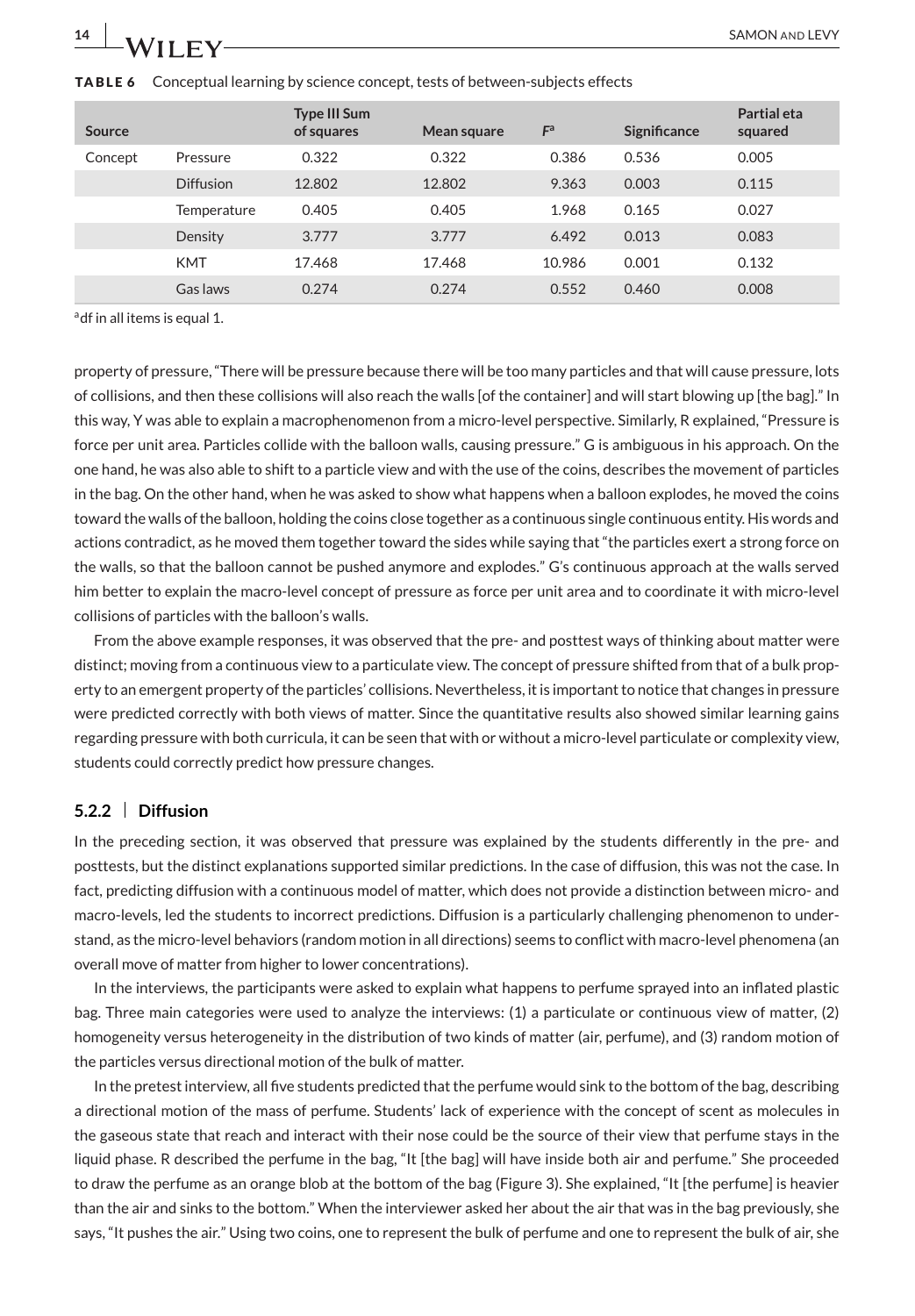

FIGURE 3 R's drawings of perfume and air inside a balloon before (right, perfume has fallen to the bottom of the balloon) and after (left, both air and perfume particles are represented homogeneously in the space of the balloon) learning with the "Who's afraid of gases" curriculum [Color figure can be viewed at wileyonlinelibrary.com]

demonstrated how the perfume blob pushes the air blob aside and said, "because it [the perfume] is heavier than the air, it pushes it aside and falls to the bottom." Thus, the two kinds of gas were viewed through a continuous perspective of matter as nonmingling masses, one heavier than the other that cannot take up the same space. They are viewed as macro-level entities with directional motion.

Distinct from directional motion of a mass, their explanations after the intervention, which shift to describing particles' micro-level motion that is random and scattered in all directions. After the intervention, the students' perception changed. Their drawings showed a homogeneous distribution of particles in space with perfume particles between the air particles (Figure 3). They all drew a uniform distribution of particles in each bag, with circles that represented the perfume particles moving between circles that represented the particles of air.

As R noted, "Perfume particles will be mixed together with the air particles." Three students related to both microand macro-levels in their explanations and mentioned that the uniform distribution of perfume at the end (description of the macro-level) was due to random collisions between the particles (at the micro-level). For example, N said, "The particles will all be scattered because of collisions"; and B said, "The mixing [of the air and perfume] results from their motion and collisions between the particles." One student indicated that the two materials would be uniformly distributed because of the vacuum between the particles: C explained. "You can spray perfume into a bag full of air because space exists between [the particles] and it's called a vacuum, the perfume particles enter the vacuum."

As the answers evince, the students made the shift to a micro-level particulate view of gas, improving their understanding of random particle motion and interactions and abandoning the idea that particles have a will of their own, while basing their explanations on physical phenomena of motion and interactions.

Different from the concept of pressure, the continuous view of matter seen in the pretest interview did not support a correct prediction of diffusion at the macro-level. In the pretest, participants predicted the perfume would fall to the bottom as it is heaver, and in the posttest they predicted it would spread.

#### **5.3 Conceptual learning by systems components**

The "Who understands gases?" curriculum was designed with a complexity perspective, encouraging students to investigate the micro-level and emphasizing how the macroeffects result from interactions between particles at the submicroscopic level. To examine whether such a complexity approach is effective in improving the perception of chemistryrelated phenomena as systemic, an analysis was performed by system concepts. The questionnaire items were divided into those relating to the micro-level, those addressing the macro-level, and those requiring transition between the two levels. The descriptive statistics are presented in Table 4.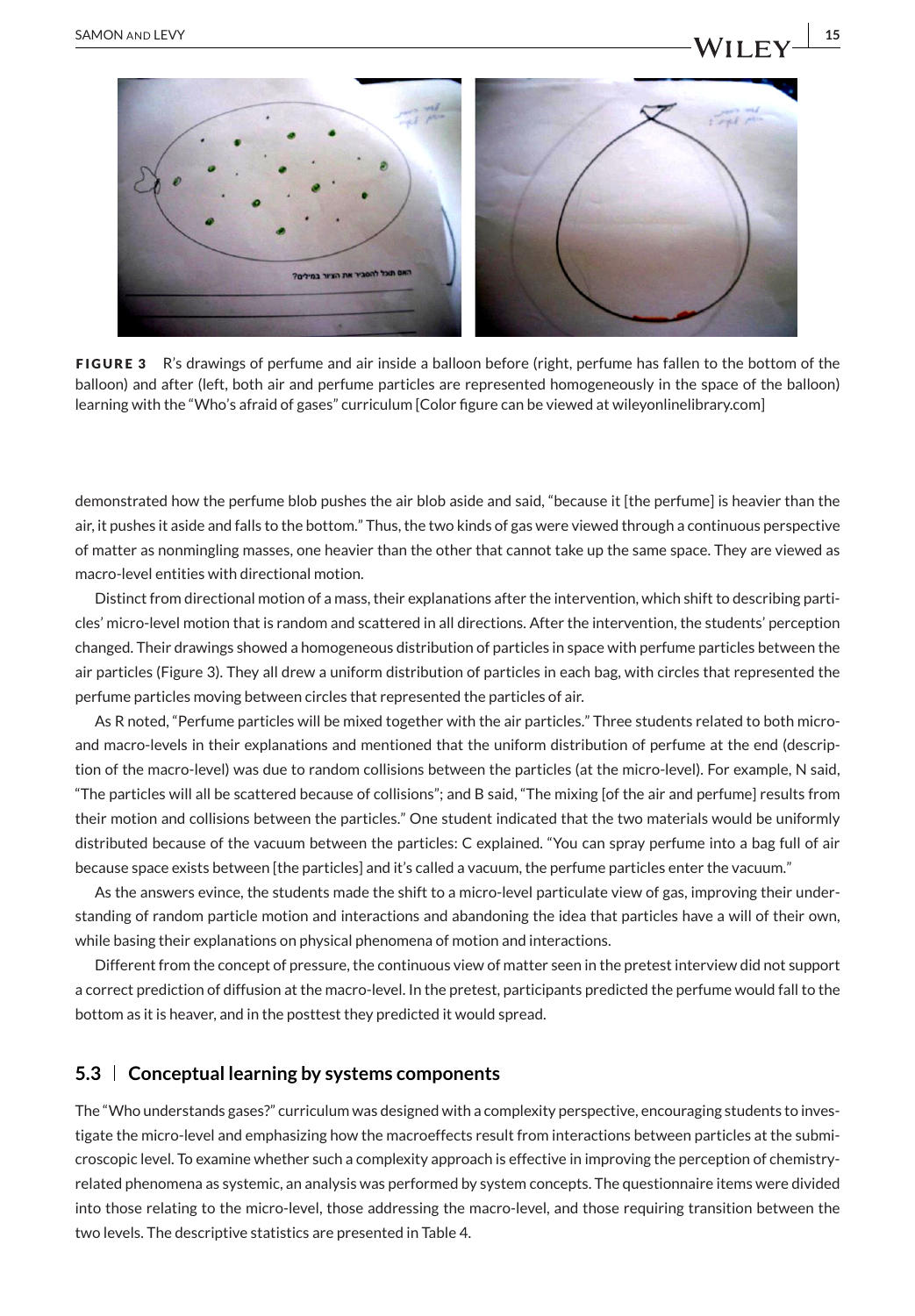The MANOVA results indicated that the complexity approach improved understanding of chemical systems ( $F_{(3,81)}$ )  $= 9.046$ ,  $p < 0.001$ ,  $\eta^2_{\sigma} = 0.251$ ). The general significance stemmed from understanding the micro-level ( $F_{(1,83)} =$ 25.471,  $p < 0.001$ ,  $\eta^2\textsubscript{\sigma} = 0.235$ ). No significant differences were found in learning gains for systems thinking at the macro-level ( $F_{(1,83)}$  = 3.20,  $p$  = 0.077,  $\eta^2$   $_{\sigma}$  = 0.037) or regarding transitions between the micro- and macro-levels ( $F_{(1,83)}$  $= 0.493, p = 0.485, \eta^2_{\sigma} = 0.006$ ).

Learning gains were higher for the experimental group on all dimensions. The comparison group advanced in some dimensions as well: the macro-level and micro/macro transitions. The experimental program was significantly higher with a strong effect size only for understanding the micro-level of the gas particles. Both groups advanced in their understanding of micro/macro transitions, the experimental group with a much higher learning gain (85% vs. 56% for the comparison group); however, the differences were not significant.

Thus, if we were to relate the systems' components comparison to that of the science concepts learning, it would seem that a deeper understanding of the micro-level is related to a better understanding for those scientific concepts that showed specific advantages of the complexity approach.

# **6 DISCUSSION**

In this study, the particular levers by which a complexity approach empowers science learning were investigated by exploring students' learning of an array of concepts that are related to a system of gas particles. We compared the learning of concepts through a complexity approach with their learning through a normative approach.

#### **6.1 Learning science via a complex systems view**

A distinct and strong advantage was found for learning the topic of gases through a complexity perspective, that is, one that emphasizes micro-to-macro reasoning about complex systems. Notably, the data collection tools used to arrive at this finding were those that were deemed appropriate for testing the normative curriculum by five experienced teachers. Thus, with regard to standard science education, we have seen learning gains with a complexity approach that almost tripled those obtained with a normal curriculum. This is an important and central finding.

This study adds to a growing body of research showing that a complexity perspective supports learning at various ages for different topics (Levy & Wilensky, 2009b, 2010; Blikstein & Wilensky, 2009; Brady et al., 2015; Holbert & Wilensky, 2014; Sengupta & Wilensky, 2009; Stieff & Wilensky, 2003; Wilensky, 2003; Wilensky & Reisman, 2006; Wilkerson-Jerde et al., 2015).

When considering chemistry education in schools, a previous study by Stieff (2011) showed no conceptual learning differences from comparing complexity and normative approaches. In the current study, we used a more fine-tuned lens, observing learning of both the diverse scientific concepts and the system dimensions. Like Stieff, we find that some of the concepts were similarly learned in both groups. However, regarding other concepts, we have observed a difference between the two approaches to learning. This suggests that different concepts should be examined separately, as they benefit to different extents from a complexity approach.

This study's findings point to the particular advantage of learning through a complexity perspective: understanding the particulate micro-level rules and their stochastic behaviors. It would seem that observing and reasoning about specific individuals in a system supports a stronger conceptual learning of phenomena at hand. One would expect that there would be a large difference between the two groups in making micro/macro transitions as well. However, this did not bear out in the results. While both groups advanced in their understanding of micro/macro transitions, with a large difference in means in favor of the experimental group, this difference is not significant. One possible explanation is that the sample was not large enough or the questionnaire was not sensitive enough. Another possible explanation is that normative chemistry teaching carries with it the learning of certain systems components, such as relating molecular behaviors to the bulk. We are now working on a study that entertains this possibility and looks into it from a number of perspectives.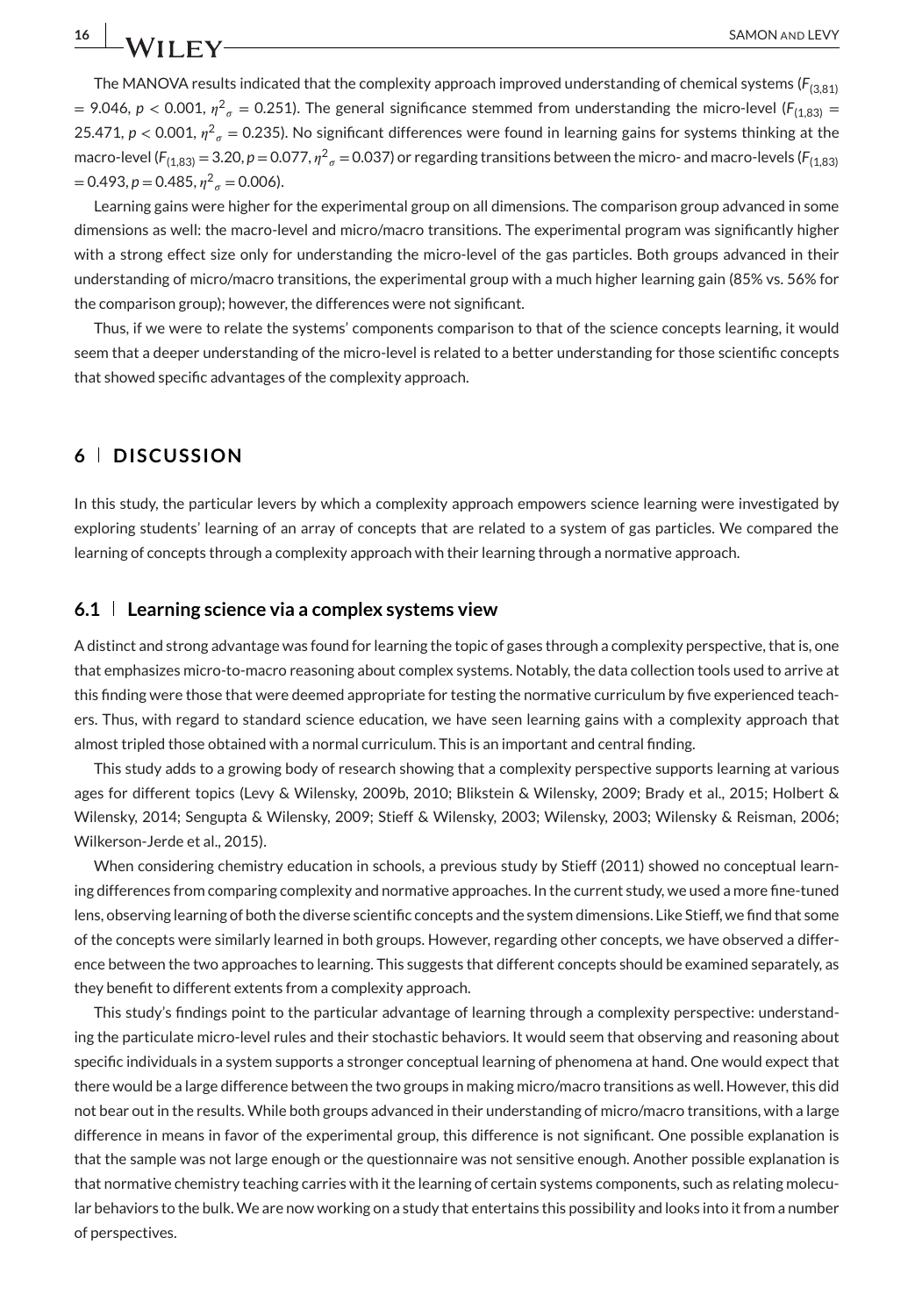Students' experience with dynamic models of micro-level particles that interact and collectively form the macrolevel phenomena, both shown on the same scale in the computer model, strongly supports the students' ability to relate between the micro- and macro-levels. Moreover, the curriculum design includes experiences with individual particles, such as following them around on the screen. Such an increased attention to the detailed behaviors of the micro-level entities may seem like a waste of time, being idiosyncratic to local shifting contexts, averaging out over large ensembles of particles. To explain why such understanding of the micro-level particles supports learning of the macro-level concepts and patterns, we turn to Wilensky and Reisman's (2006) notion of embodying the individual in the system. In their research, they observed high school students exploring and explaining emergent behaviors while building models of ecosystems and population dynamics. Having an intuitive grasp of the individuals through their own experiences in the world, such as eating and walking, enabled the construction of these models by "thinking like a wolf, a sheep or a firefly." Obtaining a clear understanding of the distinct individuals and their local interactions supports a deeper connection between them as they *causally* emerged into the observed global patterns.

Many studies described in the literature review show students' difficulties in understanding phenomena related to the structure of matter, which are often associated with understanding the systemic nature of the studied phenomena, such as confusion between levels and not noticing interactions. It would seem that learning through a complexity approach alleviates at least some of these difficulties.

Learning via a complexity approach using the ABM models provides the following benefits: (1) *It simplifies the system:* The student has to identify the agents that comprise the system and the rules that govern them. This allows the student to focus on one individual agent and its behavior and local interactions according to a set of simple rules. With the use of computer models the student is able to learn that the same basic rules adopted at the individual-level can directly cause macro phenomena. (2) *It relieves cognitive load*: Computerized visual simulations show simultaneously the behavior of many agents, removing the need to deal with concurrent interactions. The reduced cognitive load releases cognitive resources to understand the overall features and details of the system (Levy & Wilensky, 2008). Presenting a sequence of interactions in the model saves the students having to expend effort in thinking about the dynamics of the system and allows them to perform cognitive processing relating to the rules that underlie the interactions. Direct causal reasoning is considered a natural way toward understanding the interactions of the different agents within the system. (3) *It provides universal schemes for interpreting a wide array of phenomena*: Investigation of the model allows students to either focus on one agent, on small groups, or on the whole system, enabling them to move between these three levels of description and study the laws that are characteristic to each level. Students can create an "intermediate level" by changing the number of items in the simulation from a large number to a smaller number or vice versa (Levy & Wilensky, 2008). Finally, (4) *It reinforces learning*: Students are able to investigate the structure and behavior of items at the micro-level and practice a variety of scenarios with different conditions and processes. This assimilates and reinforces learning of abstract schema and thus strengthens understanding with increased exposure (Bayesian learning; Domingo & Pazzani, 1996). This is especially beneficial when learning difficult concepts that require a good understanding of their systemic behavior.

#### **6.2 Micro–macro compatibility**

Based on the findings of this study showing the benefits of a complexity approach compared to the normative approach in teaching some chemistry concepts but not others, we suggest the new construct of "micro–macro compatibility." This describes the degree of perceptual similarity between a system's behaviors described at both the micro- and macrolevels so that a specific concept can be understood. We describe this construct and use it to offer an explanation for how, for the same system, some concepts were learned much better with a complexity perspective (diffusion, density, and KMT); whereas others benefited comparably with a normative approach (pressure, temperature, and gas laws). A complexity approach benefits learning more for concepts that have less micro–macro compatibility. When behaviors at the two levels are less similar, focusing on individual entities and carefully separating their behaviors from those of the whole system is necessary for constructing a mechanistic explanation. When behaviors at the two levels are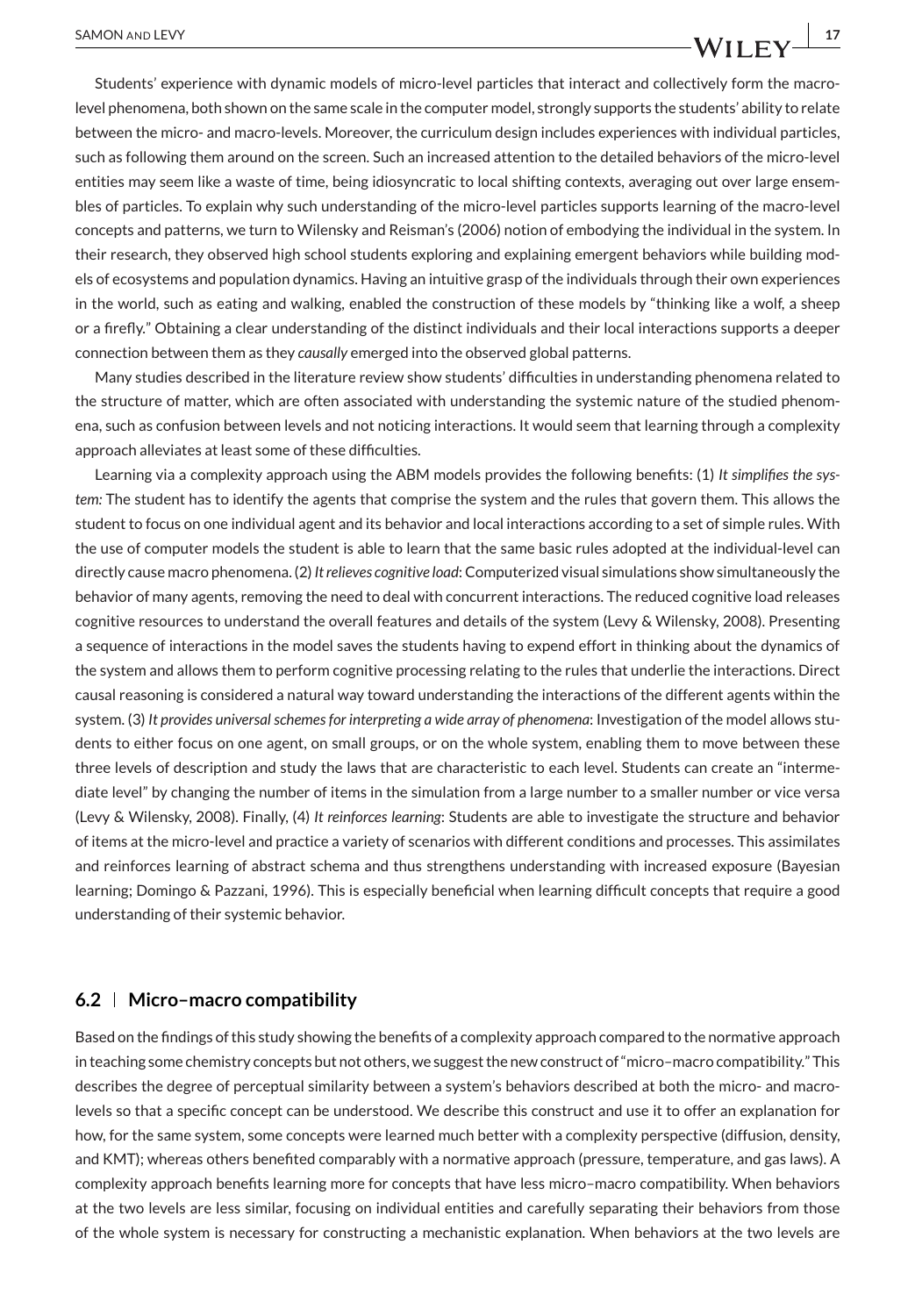perceptually similar, the macro-level behavior can be extended to the micro-level and vice versa, in a way that does not necessitate understanding emergent processes.

As we will show, pressure and temperature show greater compatibility, whereas diffusion and density show less compatibility.

KMT rules operate at the particulate micro-level alone, and thus require a complex systems perspective. The gas laws operate at the macro-level and can be predicted without referring to the particulate level.

Pressure at the macro-level is viewed as the force (per unit area) exerted on any surface. When particles collide with the walls of a container they apply a push, or a force. The macro-level force applied by a group of particles and the micro-level collisions can both be seen as pushing against the container walls. Thus, we see a similarity between the push of a large mass of air inside a container with the small pushes exerted by many particles. In this case, the micro- and macro-level behaviors are compatible with each other. In the interviews, most of the students shifted from a concept of matter as a spreading continuous mass exerting force on the walls of a container to a scientific and mechanistic conceptual understanding. This shift is easier because of the similarity between behaviors at the two levels. Therefore, students in both groups—those learning with a complexity approach, and those studying with a normative approach improved their understanding of pressure to a similar extent.

Rising temperature is associated with greater agitation as both the micro-level increase in molecular speeds and greater macro-level activity or motion. Even with a continuous view of matter, higher temperatures are associated with greater movement of matter, sometimes seen as bubbles in a liquid or as faster motion of the mass of matter (Osborne & Cosgrove, 1983). At the particulate level, the molecules' speeds increase with the rise of temperature as they move about faster. This compatibility between the micro- and macro-levels makes the transition between them easier. It is important to notice that this notion of temperature as particles' speed of motion needs to be elaborated in further learning as the concepts of thermal energy, heat, and temperature needs to be distinguished. This is an example of a more general problem that might rise, regarding the illusion of understanding that may form for micro–macro compatible concepts. As we have shown in the interviews, G reached a scientific conclusion regarding pressure, whereas his micro-level explanation was incorrect. Having a sense of coherence between micro- and macro-level behaviors without actually going through with the causal reasoning could be problematic in refining these concepts to scientific ones and needs to be addressed through further design, activities, and discussions.

For these two concepts—pressure and temperature—the two levels are more easily coordinated even without resorting to disentangling emergent processes.

Macro-level diffusion shows directional changes in the amount of diffusing matter over space, as a higher concentration of a substance in one place gradually spreads out to a homogeneous distribution. However, at the micro-level molecules are moving randomly in all directions, colliding and changing their heading. The behaviors at the micro- and macro-level are distinct. This concept demonstrates less micro–macro compatibility. In the interviews, we have seen an important change from macro-level entities with directional motion (macro-level) to the randomizing effect of collisions on the particles' motion (micro-level) and their gradual spread. The behaviors at the two levels of description are distinct, making it more difficult to relate. Coordinating between the two levels is not straightforward and requires emergent reasoning bolstered by appropriate supports. As a result, we can see a large difference between students' learning about diffusion in the two approaches.

Density at the macro-level is the ratio between a substance's mass and its volume. Without a particulate model, one can think of greater density as having "heavier" matter for a given volume. A micro-level description of density involves both the mass of the particles and the empty spaces between them, an uneven distribution of mass throughout space. This is a very distinct form of thinking, showing little micro–macro compatibility. Resolving these two ways of thinking about density is quite sophisticated and needs emergent structures to connect these distinct forms of reasoning.

Diffusion and density have less micro–macro compatibility, and their learning benefits largely from a complexity approach.

One might raise the question of whether the term micro–macro compatibility refers to particular phenomena, rather than concepts. Our study helps disentangle this question empirically. We have looked at single concepts across several phenomena, and we have looked at several concepts for single phenomenon. For example, students' under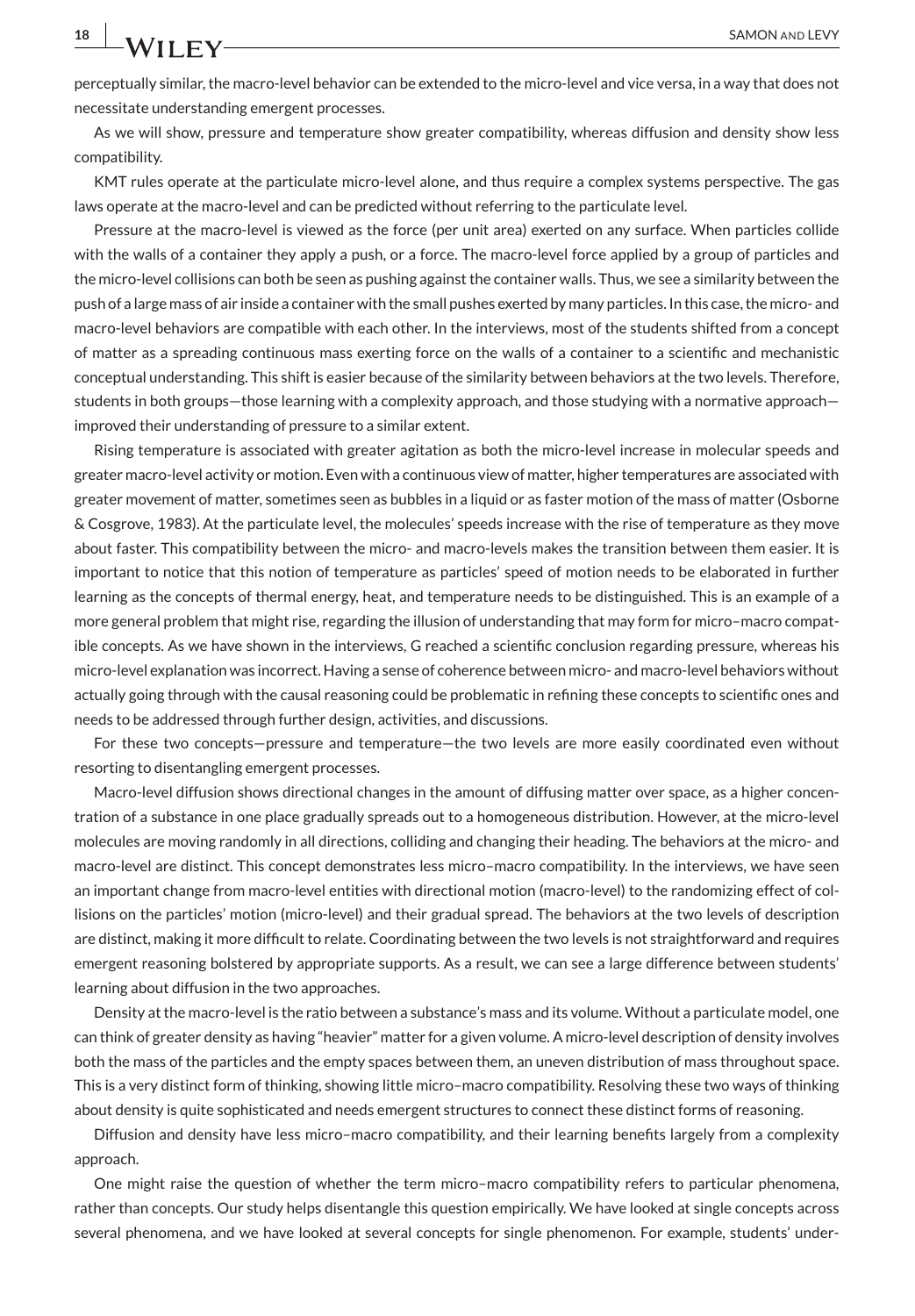standing of pressure (concept) was explored both in pumping up a basketball (Phenomenon 1) and in pressing down on a syringe (Phenomenon 2). Conversely, we studied students' understanding of pressure, temperature, diffusion, and density (four concepts) relating to a gas moving between two rooms, a single phenomenon. In both setups, students were systematic in reasoning across concepts in different phenomena. Moreover, for a single phenomenon, they showed understanding for some concepts but not others.

This brings us the question of how an increase in a phenomenon's complication in terms of the conceptual structure is related to the use of micro–macro compatibility that addresses single concepts. In the study, we examined the understanding of relatively simple phenomena who's understanding usually involves understanding two or three scientific concepts. To understand more complex phenomena using the micro–macro compatibility construct, one needs to elaborate the concepts needed for their understanding. For example, to understand the phenomenon of a rising hot air balloon, the concepts of heat, temperature, pressure, diffusion, density of matter, mass, and weight need to be considered. The increase in heat imparts kinetic energy to the particles of the gas in the balloon, the particles move faster (as the temperature rises), colliding more frequently, and increasing the rate of diffusion. Some exit through the lower opening, where there is no wall. The same number of particles now occupies a larger space and has a lower density. The lower density of air inside the balloon results in its floating up in the air outside, which is denser. This explanation could become more detailed if we consider the different forces operating on the balloon's walls on the inside and on the outside. One could predict that students' initial understanding of phenomena that involves several concepts would be based on the more compatible temperature and pressure and less on concepts of particle density and diffusion. If one wanted to design for learning of the topic, learning of the latter two would need to be supported more than the first concepts.

Concepts whose micro- and macro-levels are more highly compatible can be understood through direct causal reasoning (A leads to B, Chi, Roscoe, Slotta, Roy, & Chase, 2012), with direct schematic thinking being a more intuitive operation (Spelke, Phillips, & Woodward, 1995). Students also assume that the micro-level pattern corresponds to the macropattern level (Chi, 2014). The presumption of a direct link between an entity's surface and deep properties constitutes a powerful cognitive heuristic thinking tool (Talanquer, 2009), pervasive even amongt college chemistry students (Talanquer, 2008). However, this kind of thinking is inappropriate for understanding concepts in which the micro-level behaviors differ from behavior at the macro-level.

Chi (2005) and Chi et al. (2012) distinguished between two kinds of systems: emergent and sequential systems. They characterize sequential systems, such as the circulatory system, as those where some components are more dominant in establishing causality, and the collective behavior is a linear sum of its components' behavior. One of the features they use to distinguish between the two types of systems is a *correspondence* or *a disjoint* between the processes at the microand the macro-levels of the system. They claim that in sequential systems, there is a relationship of correspondence, where the behavior of the individual entities in the system is correlated with the overall pattern. In contrast, emergent systems display a relationship of disjoint, or independence of the macro-level behaviors with respect to those at the micro-level.

It may seem that the micro–macro compatibility construct is the same as correspondence in Chi's (2005) work. However, it is important to distinguish between characterizing the system itself and characterizing the mental processes needed for understanding a specific concept. We have observed learning of different concepts related to the same system and found different levels of students' learning in the normative approach group. The basis for compatibility is not related to whether or not the system is emergent—we are discussing a single emergent nonlinear system—but to the particular behaviors each concept requires us to focus upon and encode. While pressure encourages us to attend to particles hitting a surface, temperature invites us to notice the particles' speed of motion. When we focus on temperature, we might not pay attention to the particles hitting the walls of the container, but to some distribution of speeds of the particles moving in the main part of the container. Thus, micro–macro compatibility relates to the understanding of a particular concept or construct, and not to the system itself.

Given the greater learning of the micro-level with the complexity curriculum, together with the micro–macro compatibility construct, it would seem that a complexity approach shifts learning by offering a two-level view of phenomena that supports disentangling the levels when they are dissimilar so they can be carefully connected later on.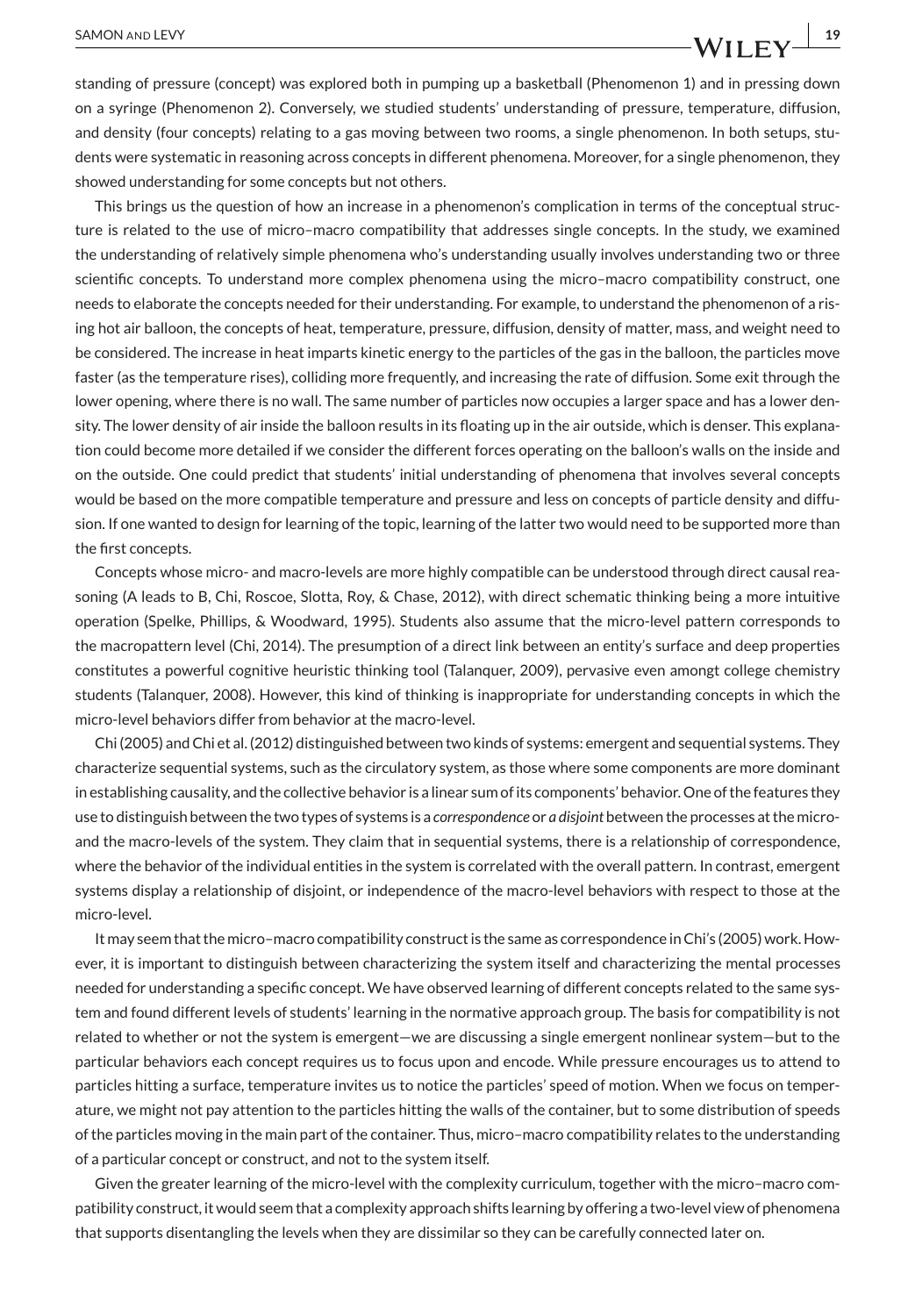# **6.3 Limitations of the study**

This study has a number of limitations. First, this was a short-term study, testing for a longer time interval may show any possible further benefits of long-term learning. Second, our proposed concept of "micro–macro compatibility" addresses chemistry topics taught at the beginning of junior high school students and further research is required to see if is also relevant for studying more complicated phenomena that require a higher level of understanding, testing for the helpfulness of micro–macro compatible concepts as a resource for making sense, and limitations posed by the incompatible concepts. Additionally, this was not a randomized study, and so there is a potential that there are other relevant differences between the two approaches that we have not addressed. One such factor is that participation in this study required considerable investment from teachers. Accordingly, the study population was determined by the teachers who expressed their willingness to participate. The enthusiasm of the teachers to teach using the complexity approach is likely a factor in the students' ability to learn, while unwilling teachers may produce a less positive outcome. The effect of correct answers based on the probability of guessing the correct answer has not been included in the analysis. Finally, although the students were randomly selected for interviews, they might nonetheless present idiosyncratic features that make them unrepresentative. Generalization of the findings to other groups must thus be undertaken with caution. The quantitative findings are based on analysis of multiple-choice questions. It may be that the intervention helped in ways that are not reflected in the quantitative data. Future research should include an analysis and comparison of students' interviews—those who learn with a complexity and a normative approach, to explore students learning and understanding the particular advantages of the complexity-based curriculum.

## **6.4 Conclusions**

A complex-system perspective offers important principles for understanding many scientific phenomena (Goldstone & Wilensky, 2008). Grasping these principles is becoming an essential part of every scientist's knowledge and skills. However, this perspective has yet to be fully adopted within the K–12 curriculum. The introduction of computerized tools into the classroom requires an effort on the teachers' part. To effect change, it is necessary to provide evidence regarding the effectiveness of these new forms of teaching.

Our assessments of understanding were based on existing normative perceptions of the domain. If we were to design and use tests that addressed ways of thinking that are more compatible with complex systems, such as discovering micro-level rules, asking more questions about how the macrostates evolve from microinteractions and asking what–if questions about the system's evolution over time, one may project that even greater learning gains would be evidenced.

The study presents four main highlights:

- **1.** Learning with a complexity approach strongly benefits the learning of science in middle schools.
- **2.** The way this happens is by helping students better notice micro-level objects and their interactions and the probabilistic nature of their behaviors.
- **3.** With respect to the normative curriculum, some concepts (particulate-level KMT rules and the concepts of density and diffusion) benefit from learning with a complexity approach more than others (pressure, temperature, and the gas laws). These latter concepts are also less similar in their micro- and macro-level behaviors.
- **4.** "Micro–macro compatibility" is offered as a construct to describe the degree of perceptual similarity between micro- and macro-level behaviors and detect phenomena that would be better taught using a complexity approach. An important implication of this study is the utility of detecting concepts in the science curriculum with less micro– macro compatibility. These concepts would turn into likely candidates for new learning designs that include emergent processes and corresponding computer models and pedagogical supports. This would promote a stronger understanding of science, particularly when causal reasoning between micro- and macro-levels would benefit from overcoming nonemergent views of systemic phenomena. For example, one could predict that learning about chemical equilibrium would benefit from a complexity approach. At the macro-level, chemical equilibrium is a stable state,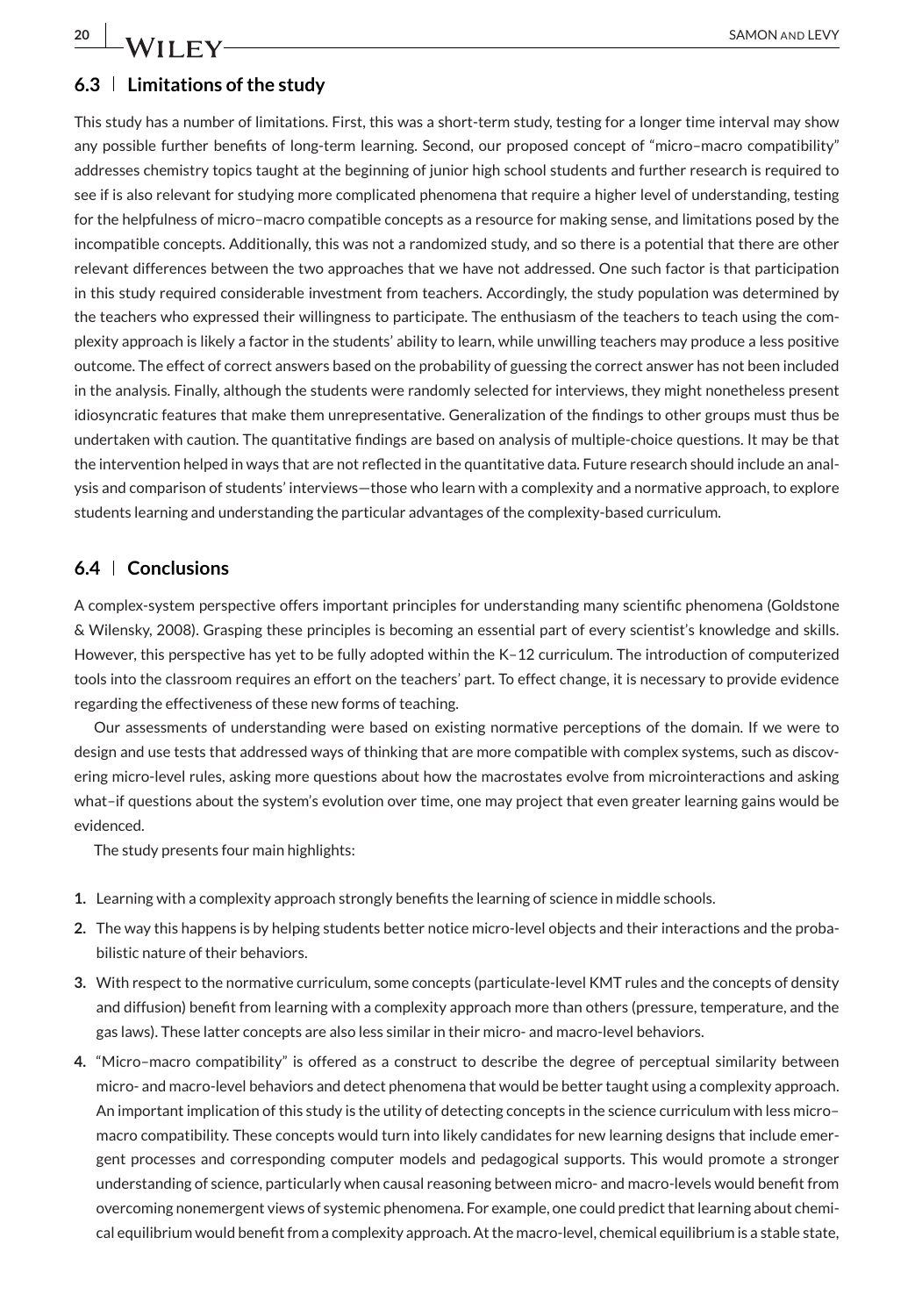with no change. However, at the micro-level, chemical reactions are taking place continuously. This system shows less micro–macro compatibility, and learning it requires a focus not only on the micro- and macro-levels but also on how the stable macro-level behaviors results from continuous changes at the micro-level.

It is hoped that the findings of this study illustrate the advantages of teaching via a complexity approach, as well as offering a means of identifying which school science topics could become much more easily learnable with its use.

#### **REFERENCES**

- Adadan, E., Irving, K. E., & Trundle, K. C. (2009). Impacts of multi-representational instruction on high school students' conceptual understandings of the particulate nature of matter. *International Journal of Science Education*, *31*(13), 1743–1775.
- Barke, H. D., Hazari, A., & Yitbarek, S. (2009). Acid–base reactions. In *Misconceptions in chemistry* (pp. 173–206). Berlin, Germany: Springer.
- Bar-Yam, Y. (1997). *Dynamics of complex systems*. Reading, MA: Addison-Wesley. The Advanced Book Program.
- Ben-Zvi, R., Eylon, B-S., & Silberstein, J. (1986). Is an atom of copper malleable? *Journal of Chemical Education*, *63*, 64–66.
- Blikstein, P., & Wilensky, U. (2009). An atom is known by the company it keeps: A constructionist learning environment for materials science using multi-agent simulation. *International Journal of Computers for Mathematical Learning*, *14*(1), 81– 119.
- Brady, C., Holbert, N., Soylu, F., Novak, M., & Wilensky, U. (2015). Sandboxes for model-based inquiry. *Journal of Science Education and Technology*, *24*(2), 265–286.
- Chen, D., & Stroup, W. (1993). General system theory: toward a conceptual framework for science and technology education for all. *Journal of Science Education and Technology*, *2*(3), 447–459.
- Chi, M. T. H. (2005). Commonsense conceptions of emergent processes: Why some misconceptions are robust. *Journal of the Learning Sciences*, *14*(2), 161–199.
- Chi, M. T., Roscoe, R. D., Slotta, J. D., Roy, M., & Chase, C. C. (2012). Misconceived causal explanations for emergent processes. *Cognitive Science*, *36*(1), 1–61.
- Dayan, S. (2001). World of matter—Science and technology for junior high textbook. *Hebrew University at Jerusalem, Tel-Aviv University, ORT Israel. Tel-Aviv*, Israel: Maalot Publishers [in Hebrew].
- Dickes, A. C., Sengupta, P., Farris, A. V., & Basu, S. (2016). Development of mechanistic reasoning and multilevel explanations of ecology in third grade using agent-based models. *Science Education*, *100*, 734–776.
- Domingos, P., & Pazzani, M. (1996). Beyond independence: Conditions for the optimality of the simple bayesian classi er. In *Proc. 13th Intl. Conf. Machine Learning*, (pp. 105–112).
- Dori, Y. J., & Hameiri, M. (2003). Multidimensional analysis system for quantitative chemistry problems: Symbol, macro, micro, and process aspects. *Journal of Research in Science Teaching*, *40*(3), 278–302.
- Epstein, J. M. (2006).*Generative social science: Studies in agent-based computational modeling*. Princeton, NJ: Princeton University Press.
- Gabel, D. L. (1987). Understanding the particulate nature of matter. *Journal of Chemical Education*, *64*(8), 695–697.
- Gabel, D. L., & Bunce, D. M. (1994). Research on problem solving: Chemistry. *Handbook of research on science teaching and learning*, *11*, 301–326.
- Gilbert, J. K., de Jong, O., Justi, R., Treagust, D. F., & van Driel, J. H. (Eds.) (2002). *Chemical education: Towards research-based practice* (pp. 223–228). The Netherlands: Kluwer Academic Publishers.
- Gilbert, J. K., & Boulter, C. J. (Eds.) (2000).*Developing models in science education*. Dordrecht, the Netherlands: Kluwer Academic.
- Gilbert, J. K. (2009). *Multiple representations in chemical education (Vol. 2)*. D. F. Treagust (Ed.), Dordrecht: Springer.
- Gilbert, J. K., & Treagust, D. F. (2009). Towards a coherent model for macro, submicro and symbolic representations in chemical education. In *Multiple representations in chemical education* (pp. 333–350). Dordrecht, the Netherlands: Springer Netherlands.
- Goldstone, R. L., & Janssen, M. A. (2005). Computational models of collective behavior. *Trends in Cognitive Sciences*, *9*(9), 424– 430.
- Goldstone, R. L., & Wilensky, U. (2008). Promoting transfer by grounding complex systems principles. *Journal of the Learning Sciences*, *17*(4), 465–516.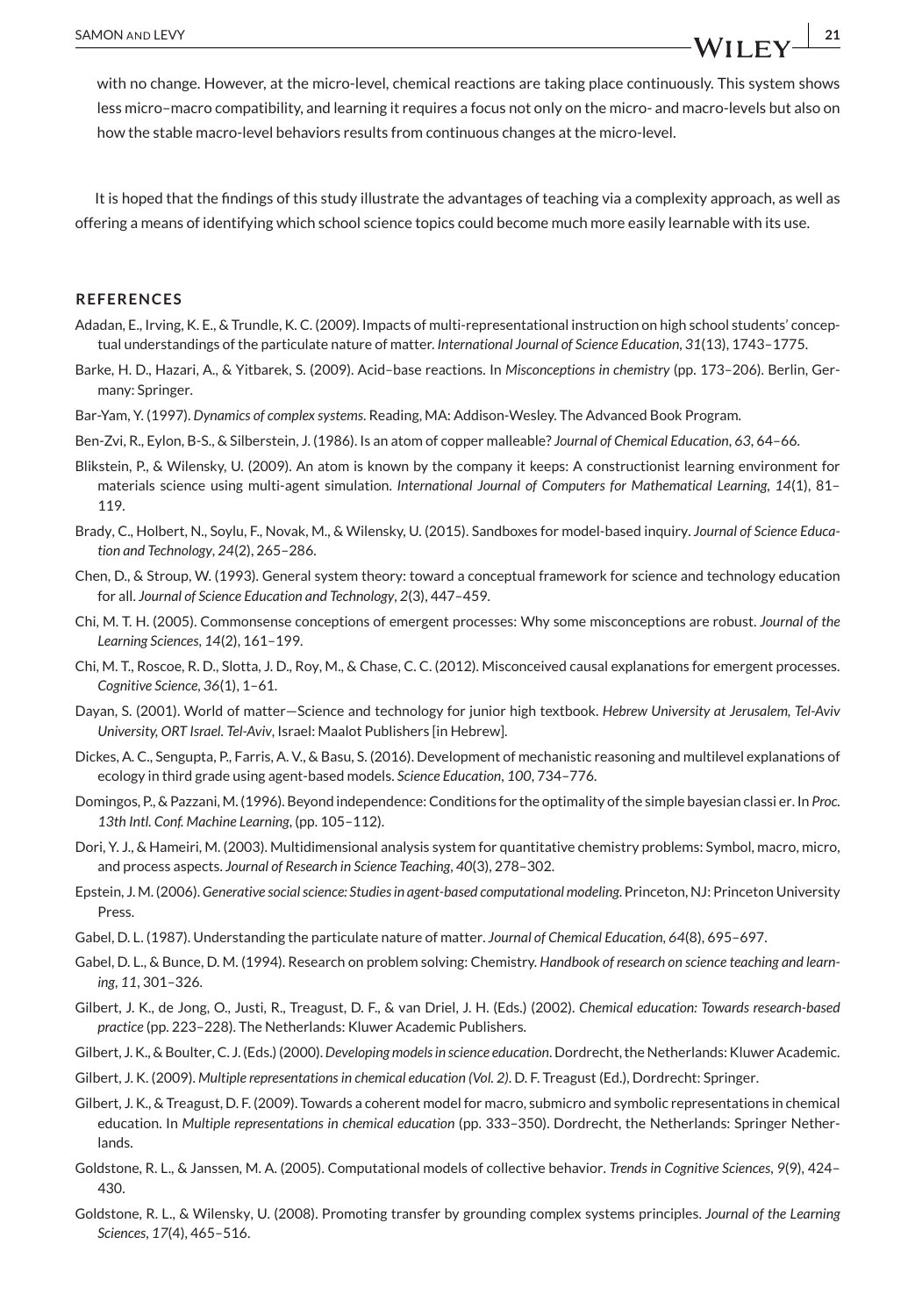- Harrison, A. G., & Treagust, D. F. (2002). The particulate nature of matter: Challenges in understanding the submicroscopic world. In *Chemical education: Towards research-based practice* (pp. 189–212). Dordrecht, the Netherlands: Springer Netherlands.
- Holbert, N. R., & Wilensky, U. (2014). Constructible authentic representations: Designing video games that enable players to utilize knowledge developed in-game to reason about science. *Technology, Knowledge and Learning*, *19*, 53–79.
- Holland, J. H. (1995). *Hidden order: How adaptation builds complexity*. Cambridge, MA: Helix Books/Addison-Wesley.
- Jacobson, M. J. (2001). Problem solving, cognition, and complex systems: Differences between experts and novices. *Complexity*, *6*(3), 41–49.
- Johnstone, A. H. (1991). Why is science difficult to learn? Things are seldom what they seem. *Journal of Computer Assisted Learning*, *7*, 75–83.
- Johnstone, A. H. (1993). The development of chemistry teaching: A changing response to changing demand. *Journal of Chemical Education*, *70*, 701–705.
- Kauffman, S. (1995). *At home in the universe: The search for the laws of self-organization and complexity*. Oxford, England: Oxford University Press.
- Kind, V. (2004). *Beyond appearances: Students' misconceptions about basic chemical ideas*. School of Education, Durham University, England. [https://www.researchgate.net/profile/Vanessa\\_Kind/publication/228799159\\_Beyond\\_Appearances\\_Students'\\_](https://www.researchgate.net/profile/Vanessa_Kind/publication/228799159_Beyond_Appearances_Students_Misconceptions_About_Basic_Chemical_Ideas/links/00b7d527900177e5c2000000.pdf) [Misconceptions\\_About\\_Basic\\_Chemical\\_Ideas/links/00b7d527900177e5c2000000.pdf](https://www.researchgate.net/profile/Vanessa_Kind/publication/228799159_Beyond_Appearances_Students_Misconceptions_About_Basic_Chemical_Ideas/links/00b7d527900177e5c2000000.pdf)
- Levy, S. T., & Mioduser, D. (2010). Approaching complexity through planful play: Kindergarten children's strategies in constructing an autonomous robot's behavior. *International Journal of Computers for Mathematical Learning*, *15*(1), 21–43.
- Levy, S. T., Novak, M., & Wilensky, U. (2006). *Connected chemistry curriculum, CC1*. Evanston, IL. Center for Connected Learning and Computer Based Modeling, Northwestern University. Retrieved from [http://ccl.northwestern.edu/](http://ccl.northwestern.edu/curriculum/chemistry/,) [curriculum/chemistry/,](http://ccl.northwestern.edu/curriculum/chemistry/,) download at<http://mac.concord.org/downloads>
- Levy, S. T., & Wilensky, U. (2008). Inventing a "mid level" to make ends meet: Reasoning between the levels of complexity. *Cognition and Instruction*, *26*(1), 47.
- Levy, S. T., & Wilensky, U. (2009a). Crossing levels and representations: The connected chemistry (CC1) curriculum. *Journal of Science Education and Technology*, *18*(3), 223–242.
- Levy, S. T., & Wilensky, U. (2009b). Students' learning with the connected chemistry (CC1) curriculum: Navigating the complexities of the particulate world. *Journal of Science Education and Technology*, *18*(3), 243–254.
- Levy, S. T., & Wilensky, U. (2010). Mining students' inquiry actions for understanding of complex systems. *Computers and Education*, *56*(3), 556–573.
- Lin, H., Cheng, H., & Lawrenz, F. (2000). The assessment of students and teachers' understanding of gas laws. *Journal of Chemical Education*, *77*(2), 235–238.
- Luisi, P. L. (2002). Emergence in chemistry: Chemistry as the embodiment of emergence. *Foundations of Chemistry*, *4*, 183–200.
- Marais, P., & Jordaan, F. (2000). Are we taking symbolic language for granted?. *Journal of Chemical Education 77*(10), 1355.
- Margel, H., Eylon, B. S., & Scherz, Z. (2008). A longitudinal study of junior high school students' conceptions of the structure of materials. *Journal of Research in Science Teaching*, *45*(1), 132.
- Mas, C. J. F., & Perez, J. H. (1987). Parallels between adolescents' conceptions of gases and the history of chemistry. *Journal of Chemical Education*, *64*(7), 616–618.
- Muldner, K., Burleson, W., & Chi, M. T. (2014). Learning from self-explaining emergent phenomena. In *Proceedings of International Conference of the Learning Sciences, ICLS* (Vol. 2, No. January, pp. 847–854). International Society of the Learning Sciences.
- Nakhleh, M. (1992). Why some students don't learn chemistry. *Journal of Chemical Education*, *69*(3), 191–196.
- National Research Council (2012). Framework for the Next Generation Science Education Standards. Retrieved from <http://www.nextgenscience.org/msps1-matter-interactions>
- Nussbaum, J. (1985). The particulate nature of matter in the gaseous phase. In R. Driver, E. Guesne, & A. Tiberghien (Eds.), *Children's ideas in science* (pp. 124–144). Philadelphia, PA: Open University Press.
- Odom, A. L., & Barrow, L. H. (1995). Development and application of a two-tier diagnostic test measuring college biology students' understanding of diffusion and osmosis after a course of instruction. *Journal of Research in Science Teaching*, *32*(1), 45–61.
- Osborne, R. J., & Cosgrove, M. M. (1983). Children's conceptions of the changes of state of water. *Journal of Research in Science Teaching*, *20*(9), 825–838.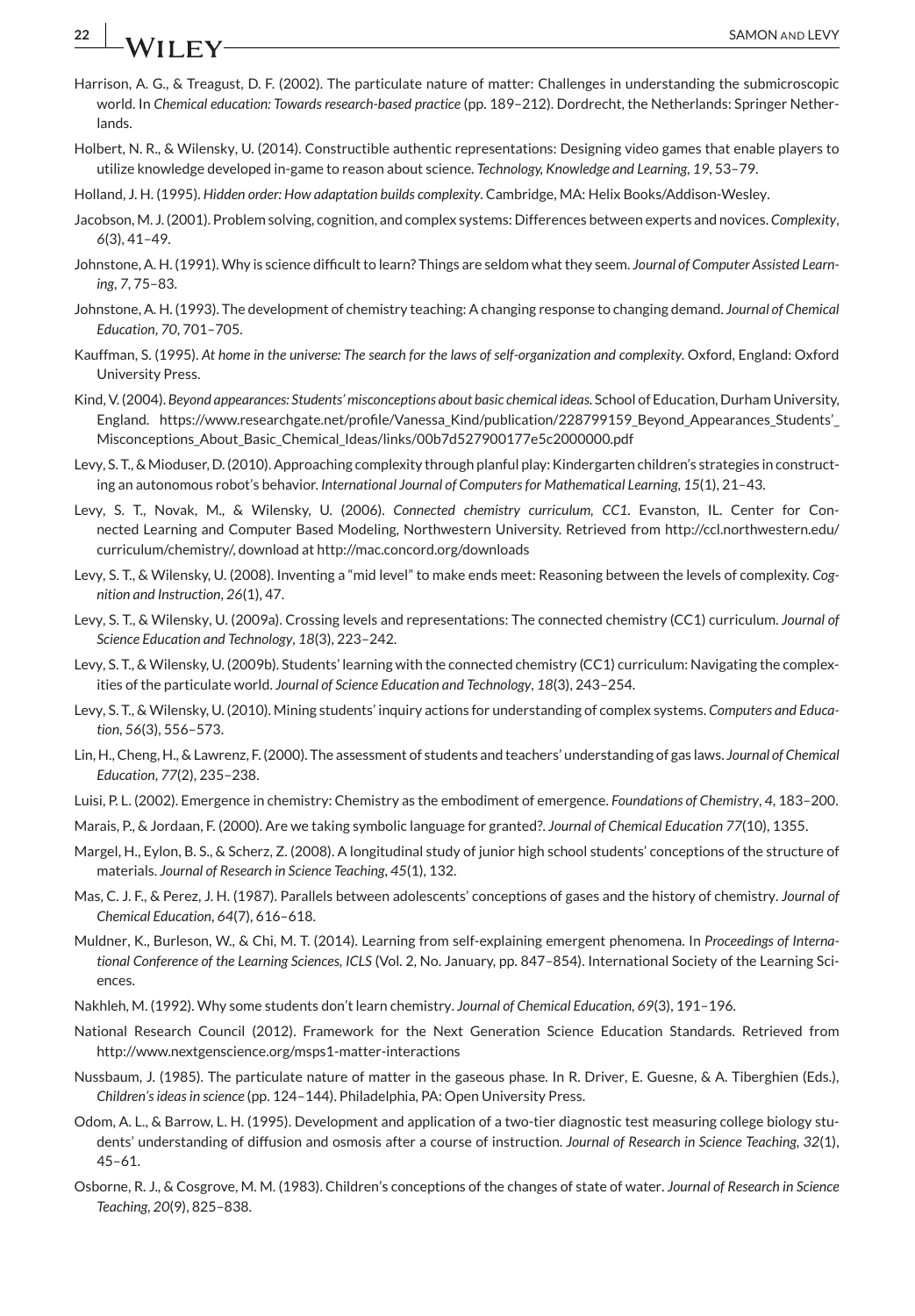- Özmen, H. (2011). Effect of animation enhanced conceptual change texts on 6th grade students' understanding of the particulate nature of matter and transformation during phase changes. *Computers & Education*, *57*, 1114–1126.
- Perkins, D. N., & Grotzer, T. A. (2005). Dimensions of causal understanding: The role of complex causal models in students' understanding of science.
- Plass, J. L., Milne, C., Homer, B. D., Schwartz, R. N., Hayward, E. O., Jordan, T., … Barrientos, J. (2012). Investigating the effectiveness of computer simulations for chemistry learning. *Journal of Research in Science Teaching*, *49*(3), 394–419.
- Rappoport, L. T., & Ashkenazi, G. (2008). Connecting levels of representation: Emergent versus submergent perspective. *International Journal of Science Education*, *30*(12), 1585–1603.
- Renström, L., Andersson, B., & Marton, F. (1990). Students' conceptions of matter. *Journal of Educational Psychology*, *82*(3), 555– 569.
- Samon, S., & Levy, S. T. (2010). Who understands the gas? Curricular unit that includes models and worksheets [in Hebrew] targeting kinetic molecular theory and gas laws for junior-high school students. *Adaptation of the Connected Chemistry, CC1.* Center for Connected Learning and Computer Based Modeling, Northwestern University. Retrieved from <http://ccl.northwestern.edu/curriculum/chemistry/>
- Sengupta, P., & Wilensky, U. (2009). Learning electricity with NIELS: Thinking with electrons and thinking with levels. *International Journal of Computers for Mathematical Learning*, *14*, 21–50.
- Sevian, H., Talanquer, V., Bulte, A. M., Stacy, A., & Claesgens, J. (2014). Development of understanding in chemistry. In C. Bruguiere, A. Tiberghien, & P. Clement (Eds.), *Topics and trends in current science education* (pp. 291–306). Dordrecht, The Netherlands: Springer.
- Shkedi, A. (2005). Multiple case narrative: A qualitative approach to studying multiple populations. Amsterdam, The Netherlands: John Benjamins.
- Spelke, E. S., Phillips, A., & Woodward, A. L. (1995). Infant's knowledge of object motion and human action. In D. Sperber, D. Premack, & A. J. Premack (Eds.), *Causal cognition* (pp. 44–78). London, England, Clarendon.
- Stains, M., & Sevian, H. (2015). Uncovering implicit assumptions: A large-scale study on students' mental models of diffusion. *Research in Science Education*, *45*, 807–840.
- Stavy, R. (1988). Children's conception of gas. *International Journal of Science Education*, *10*(5), 552–560.
- Stieff, M. (2011). Improving representational competence using molecular simulations embedded in inquiry activities. *Journal of Research in Science Teaching*, *48*(10), 1137–1158.
- Taber, K. (2002). *Chemical misconceptions—prevention, diagnosis and cure. Vol I: Theoretical background*. London, England: Royal Society of Chemistry.
- Talanquer, V. (2007). Explanations and teleology in chemistry education. *International Journal of Science Education*, *29*(7), 853– 870.
- Talanquer, V. (2008). Students' predictions about the sensory properties of chemical compounds: Additive versus emergent frameworks. *Science Education*, *92*(1), 96–114.
- Talanquer, V. (2009). On cognitive constraints and learning progressions: The case of "structure of matter."*International Journal of Science Education*, *31*(15), 2123–2136.
- Talanquer, V. (2015). Threshold concepts in chemistry: The critical role of implicit schemas. *Journal of Chemical Education*, *92*(1), 3–9.
- Treagust, D. F., Chittleborough, G., & Mamiala, T. L. (2003). The role of the microscopic and symbolic representations in chemical explanations. *International Journal of Science Education*, *25*(11), 1353–1368.
- Tümay, H. (2016a). Emergence, learning difficulties, and misconceptions in chemistry undergraduate students' conceptualizations of acid strength. *Science & Education*, *25*(1-2), 21–46.
- Tümay, H. (2016b). Reconsidering learning difficulties and misconceptions in chemistry: Emergence in chemistry and its implications for chemical education. *Chemistry Education Research and Practice*, *17*(2), 229–245.
- van Mil, M. H., Boerwinkel, D. J., & Waarlo, A. J. (2013). Modelling molecular mechanisms: A framework of scientific reasoning to construct molecular-level explanations for cellular behaviour. *Science & Education*, *22*(1), 93–118.
- Van Mil, M. H., Postma, P. A., Boerwinkel, D. J., Klaassen, K., & Waarlo, A. J. (2016). Molecular mechanistic reasoning: Toward bridging the gap between the molecular and cellular levels in life science education. *Science Education*, *100*(3), 517–585.
- Wilensky, U. (1999).*NetLogo*. Evanston, IL: Center for Connected Learning and Computer-Based Modeling, Northwestern University. Retrieved fro[m http://ccl.northwestern.edu/netlogo/](http://ccl.northwestern.edu/netlogo/)
- Wilensky, U. (2003). Statistical mechanics for secondary school: The GasLab modeling toolkit. *International Journal of Computers for Mathematical Learning* (special issue on agent-based modeling), *8*(1), 1–41.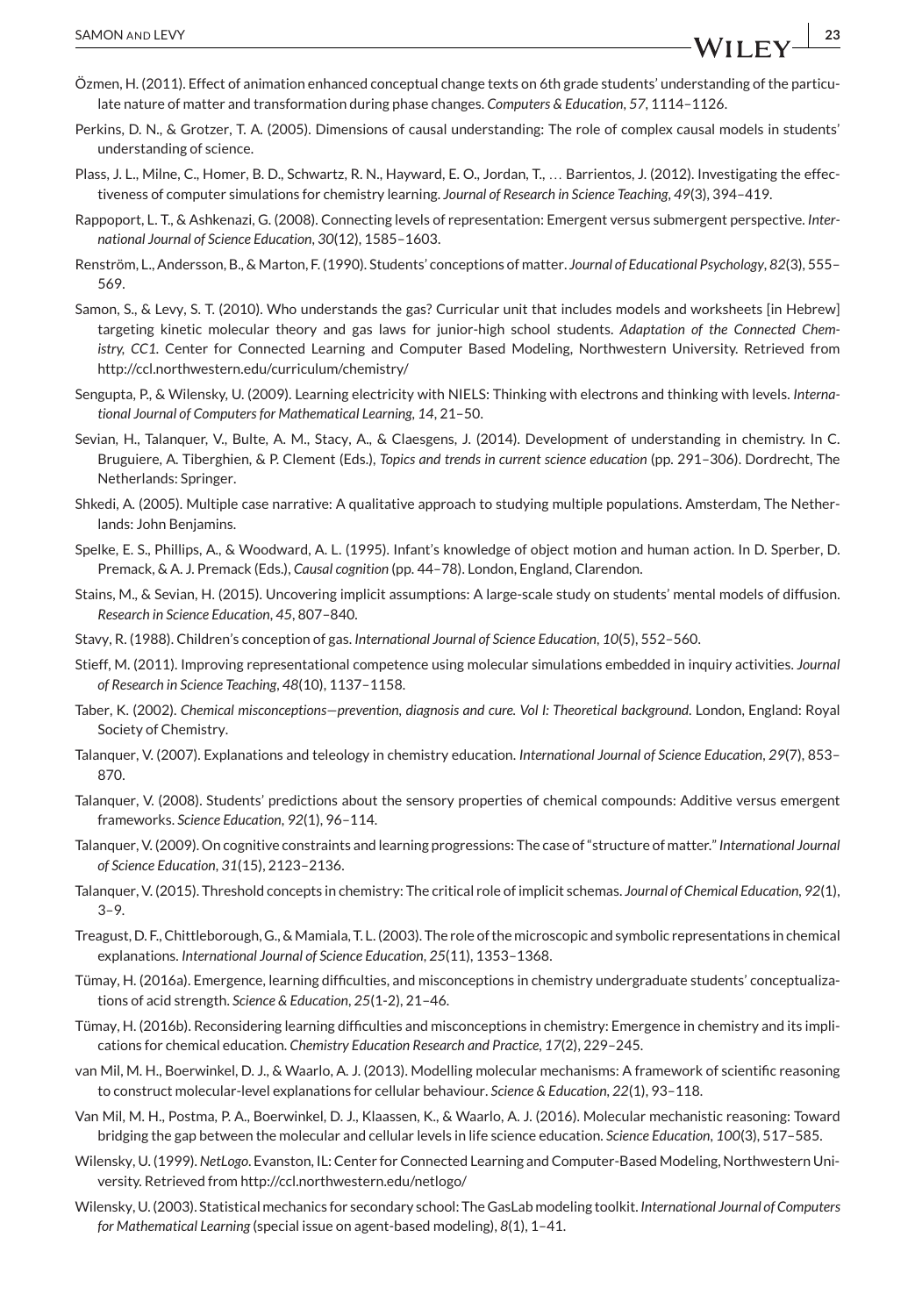- Wilensky, U. (2005). *NetLogo connected chemistry 6 volume and pressure model*. ton, IL: Center for Connected Learning and Computer-Based Modeling, Northwestern University. Retrieved from [http://ccl.northwestern.edu/](http://ccl.northwestern.edu/netlogo/models/ConnectedChemistry6VolumeandPressure) [netlogo/models/ConnectedChemistry6VolumeandPressure](http://ccl.northwestern.edu/netlogo/models/ConnectedChemistry6VolumeandPressure)
- Wilensky, U., & Reisman, K. (2006). Thinking like a wolf, a sheep or a firefly: Learning biology through constructing and testing computational theories – an embodied modeling workbook. *Cognition & Instruction*, *24*(2), 171–209.
- Wilkerson-Jerde, M. H., Wagh, A., & Wilensky, U. (2015). Balancing curricular and pedagogical needs in computational construction kits: Lessons from the DeltaTick project. *Science Education*, *99*(3), 465–499.

Wright, T. (2003). Images of atoms. *Australian Science Teachers Journal*, *491*, 18–24.

**How to cite this article:** Samon S, Levy ST. Micro–macro compatibility:When does a complex systems approach strongly benefit science learning?. *Sci Ed*. 2017;00:1–30.<https://doi.org/10.1002/sce.21301>

#### **APPENDIX A: WHO UNDERSTANDS GASES?**

#### **PRE- AND POSTTEST CONTENT KNOWLEDGE QUESTIONNAIRE**

\* correct answers

#### Question 1

A group of players want to play basketball, so they bring out a basketball that looks fine. But, when they try to bounce the ball, it does not bounce well (see Picture 1, below left). After pumping the ball with air, it bounces very well (see Picture 2, below right).





# Picture 1

Picture 2

Let us say that we could take a snapshot of the air particles inside the basketball, as the pictures above show. In the drawings on the next page we will represent these particles. The particles are represented as much larger than they are in reality. We assume that the size of the basketball does not change.

Which picture best shows the way air particles could be distributed in the basketball BEFORE it gets pumped up? (\*B)

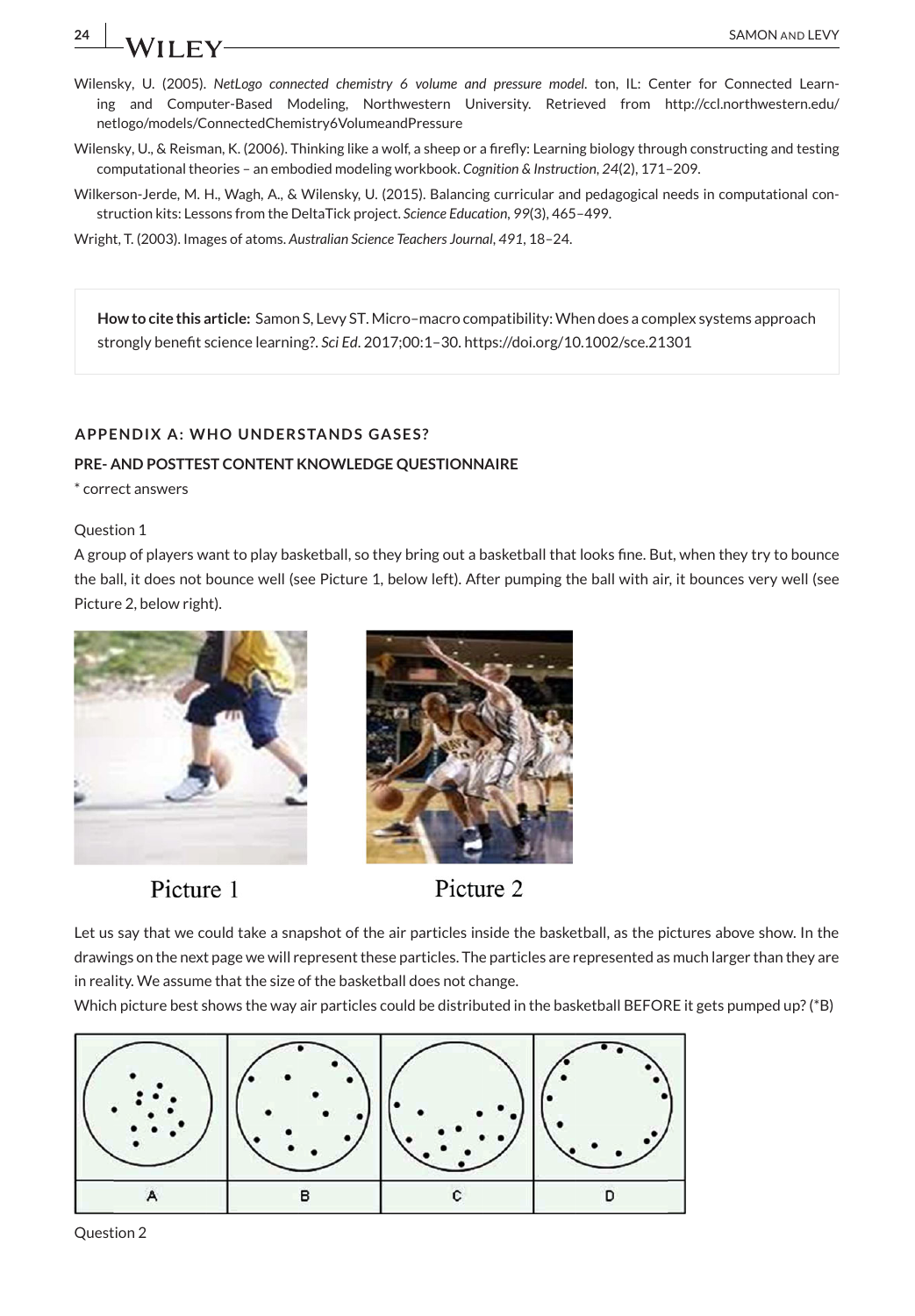Which picture best shows the way air particles could be distributed in the basketball AFTER it gets pumped up? (\*C)



Question 3

When two gas particles collide (A)

- **(A)** \* Both their speed and direction will change.
- **(B)** Their direction can change but not their speed.
- **(C)** Their speed can change but not their direction.
- **(D)** Neither their speed not direction will change.

#### Question 4

If you cool gas in a container, what will happen to its pressure? (A)

- **(A)** \*The pressure will go down.
- **(B)** The pressure will stay the same.
- **(C)** The pressure will go up.
- **(D)** You cannot know.

#### Question 5

Let's say you increased the number of particles in a container with a constant volume. What will adding the particles do to the pressure? (C)

- **(A)** The pressure will go down.
- **(B)** The pressure will stay the same.
- **(C)** \* The pressure will go up.
- **(D)** You cannot know.

Questions 6–7 apply to the following information. Read it and answer the questions.

A basketball is pumped with air. Let's assume that the size of the ball doesn't change and that the temperature is constant.

#### Question 6

What happened to the rate at which particles collided with the sides of the ball after inflating it? (A)

- **(A)** \* Increased
- **(B)** Decreased
- **(C)** Remained the same

#### Question 7

What happened to the air particles after the ball was inflated? (B)

- **(A)** The air particles hit the ball at a greater rate and collided with each other at a smaller rate.
- **(B)** \* The air particles hit the ball at a greater rate and collided with each other at a greater rate.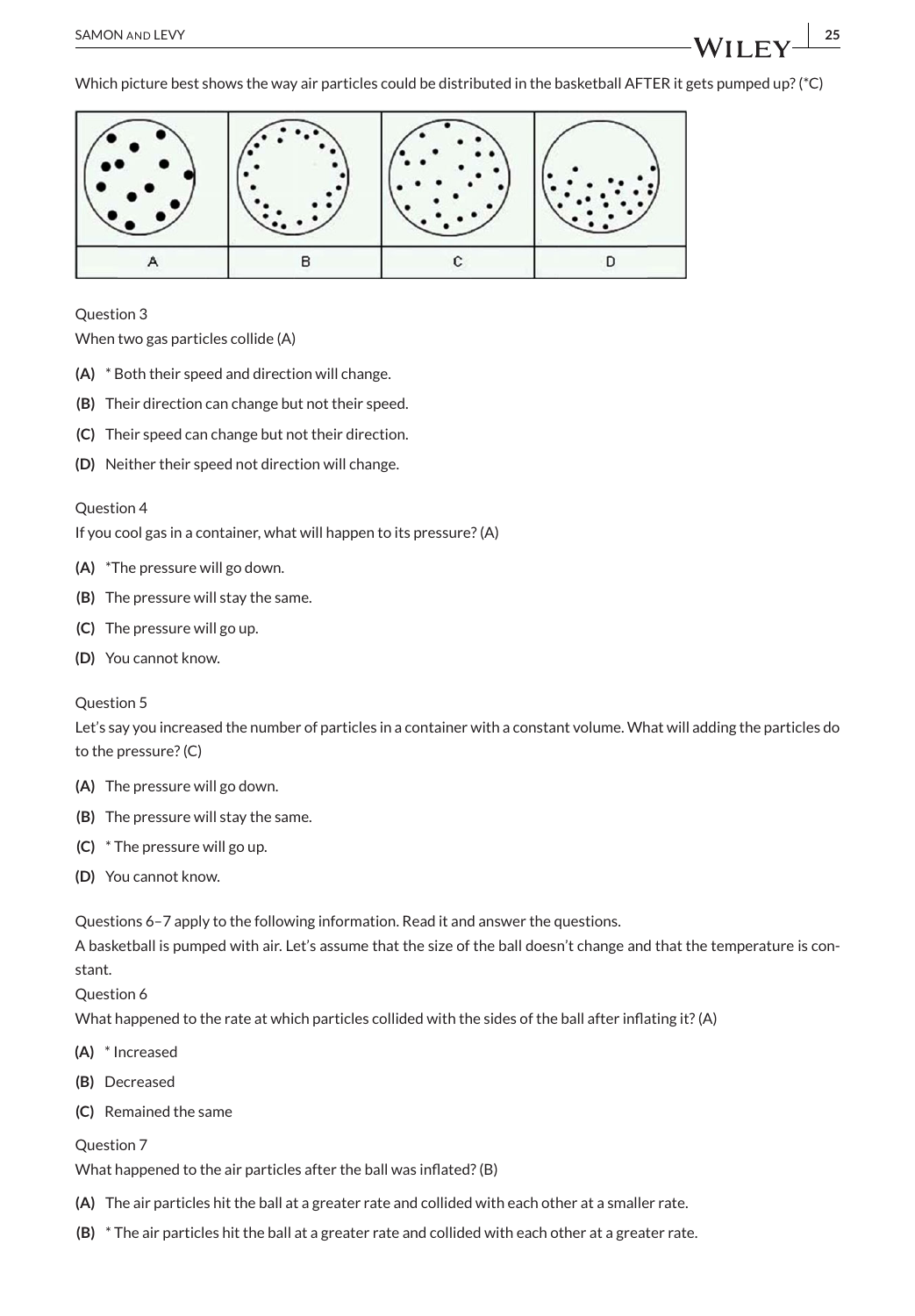**26** SAMON AND LEVY

- **(C)** The air particles hit the ball at a smaller rate and collided with each other at a smaller rate.
- **(D)** The air particles hit the ball at a smaller rate and collided with each other at a greater rate.

#### Question 9

Two balls have the same volume and are at the same temperature. The pressure in the first ball is greater than the pressure in the second ball. How are the number of air particles in each ball related to one another? (A)

- **(A)** \* The second ball has a greater number of air particles than the first ball.
- **(B)** The second ball has Smaller number of air particles than the first ball.
- **(C)** The two balls have the same number of air particles.
- **(D)** You never know which ball has a greater number of air particles.

#### Question 10

Which of the following rules does NOT describe the behavior of air particles, according to the Kinetic Molecular Theory (KMT)? (D)

- **(A)** Gas particles move in straight lines, until they collide with something.
- **(B)** When gas particles hit the wall, they bounce away, with no change in speed.
- **(C)** Gas particles are much smaller than the distance between them.
- **(D)** \* When two gas particles collide, they react and form a new substance. Questions 11–14 apply to the following diagram and information, read it and answer the questions.

Imagine a box with a wall inside it as in the following picture. One side of the box [A] contains a gas. A window is then opened in the wall that separates the two parts of the box.



#### Question 11

Which statement best describes the gas particles' motion? (A)

- **(A)** \* The gas particles in A are moving randomly about. If they happen to reach the window they go through it to B. Particles from B can go back to A.
- **(B)** The gas particles in A are moving randomly about. If they happen to reach the window they go through it to B. Particles from B will not go back to A.
- **(C)** The gas particles in A are moving randomly about. When the window opens, the particles head for the window to fill the empty side of the box, B. Particles from B can go back to A.
- **(D)** The gas particles in A are moving randomly about. When the window opens, the particles head for the window to fill the empty side of the box, B. Particles from B will not go back to A.

#### Question 12

How would you describe the motion of a single particle? (B)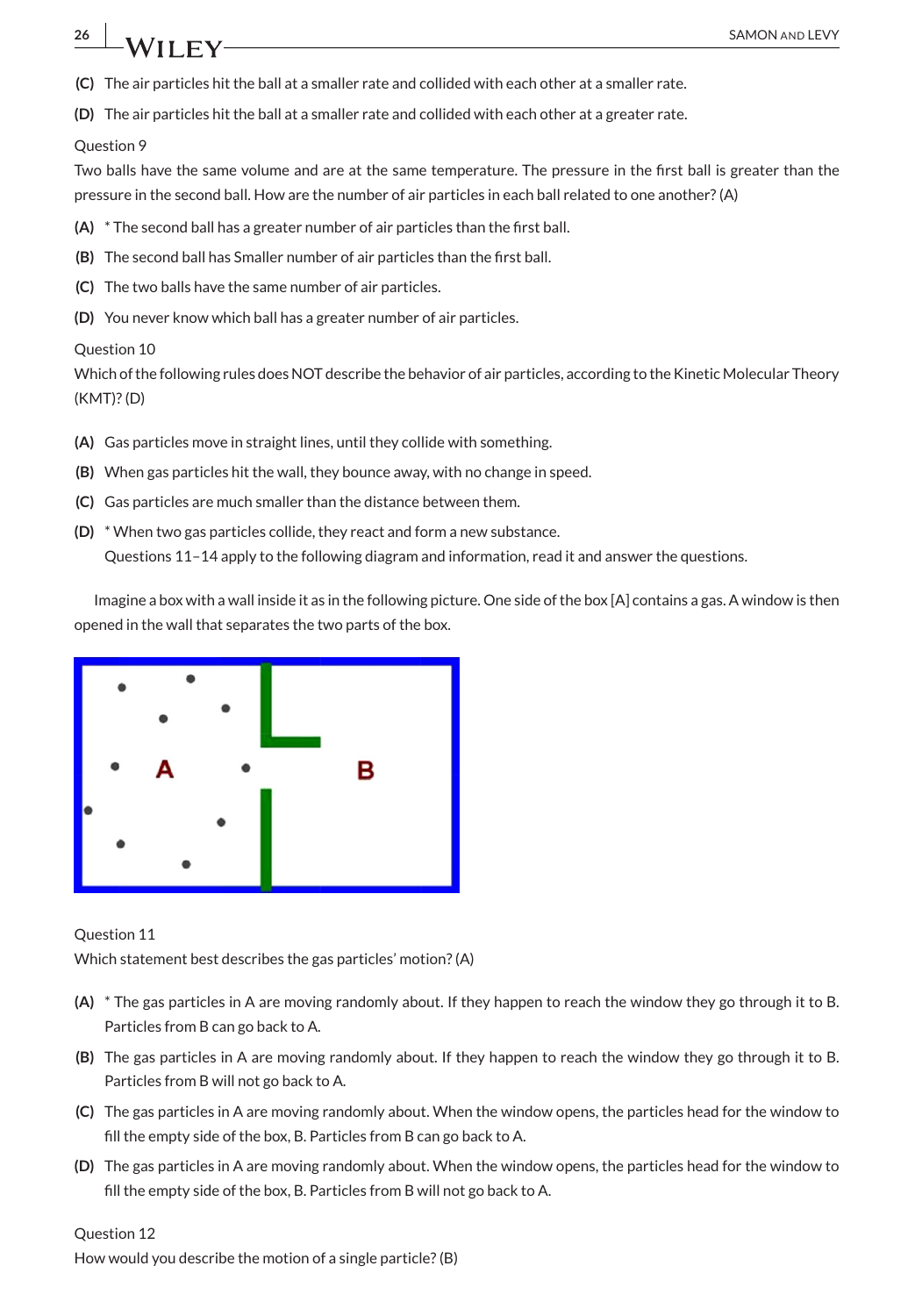- **(A)** A particle tends to move to the right more than it tends to move to the left.
- **(B)** \* A particle moves in a random direction, depending on the objects it collides with.
- **(C)** The fastest particles rush to the right into the empty space that opened up.
- **(D)** When an empty space opens, a vacuum is created that draws the particles.

#### Question 13

When a particle hits the wall of a container: (A)

- **(A)** \* The particle changes direction, but its speed remains the same.
- **(B)** The particle changes direction and speed.
- **(C)** The particle changes speed but not direction.
- **(D)** The particle doesn't change its speed or direction.

#### Question 14

When two particles collide: (C)

- **(A)** The particles change direction, but not speed
- **(B)** The particles change speed, but not direction
- **(C)** \* The particles change direction and speed
- **(D)** Nothing changes

#### Question 15

How does the mass of a particle impact its speed when pressure and temperature are the same? (B)

- **(A)** When the mass is larger, the particle is faster.
- **(B)** \* When the mass is smaller, the particle is faster.
- **(C)** There is no connection between the mass and speed of a particle.
- **(D)** None of the above.

The following diagram shows a piston in a sealed cylinder. In (b) the piston has been pushed in. No air entered or left the cylinder. Let us assume that no energy was added or removed and that the temperature is constant. Questions 16–20 refer to the following diagram.



Question 16 The volume is (B)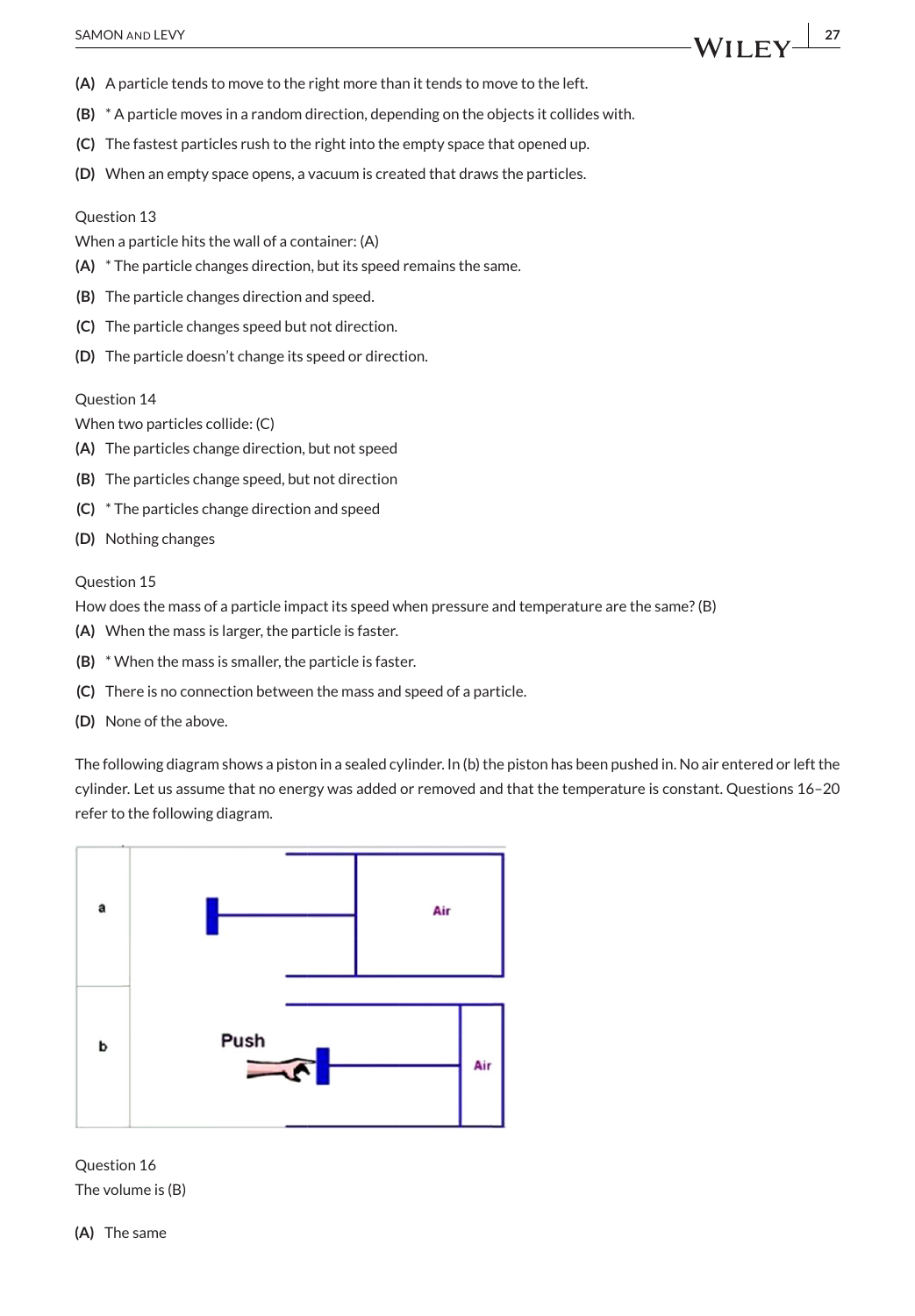**28** WILEY-**SAMON AND LEVY** 

**(B)** \* Larger in (a)

**(C)** Larger in (b)

Question 17 The density of the air is (C)

**(A)** The same

**(B)** Larger in (a)

**(C)** \* Larger in (b)

Question 18 The space between the particles is (B)

- **(A)** The same
- **(B)** \*Larger in (a)
- **(C)** Larger in (b)

Question 19 The average speed is (A)

**(A)** \* The same

**(B)** Larger in (a)

**(C)** Larger in (b)

Question 20 Frequency of particle collisions is (C)

- **(A)** The same
- **(B)** Larger in (a)
- **(C)** \* Larger in (b)

Read the following section and answer the questions.

A girl sprayed some perfume on her neck. Her mother, who was standing at the other side of the room, called out: "What a good scent"!

Question 21

Describe in a drawing how the perfume particles reached from the girl's neck to the mother's nose on the other side of the room.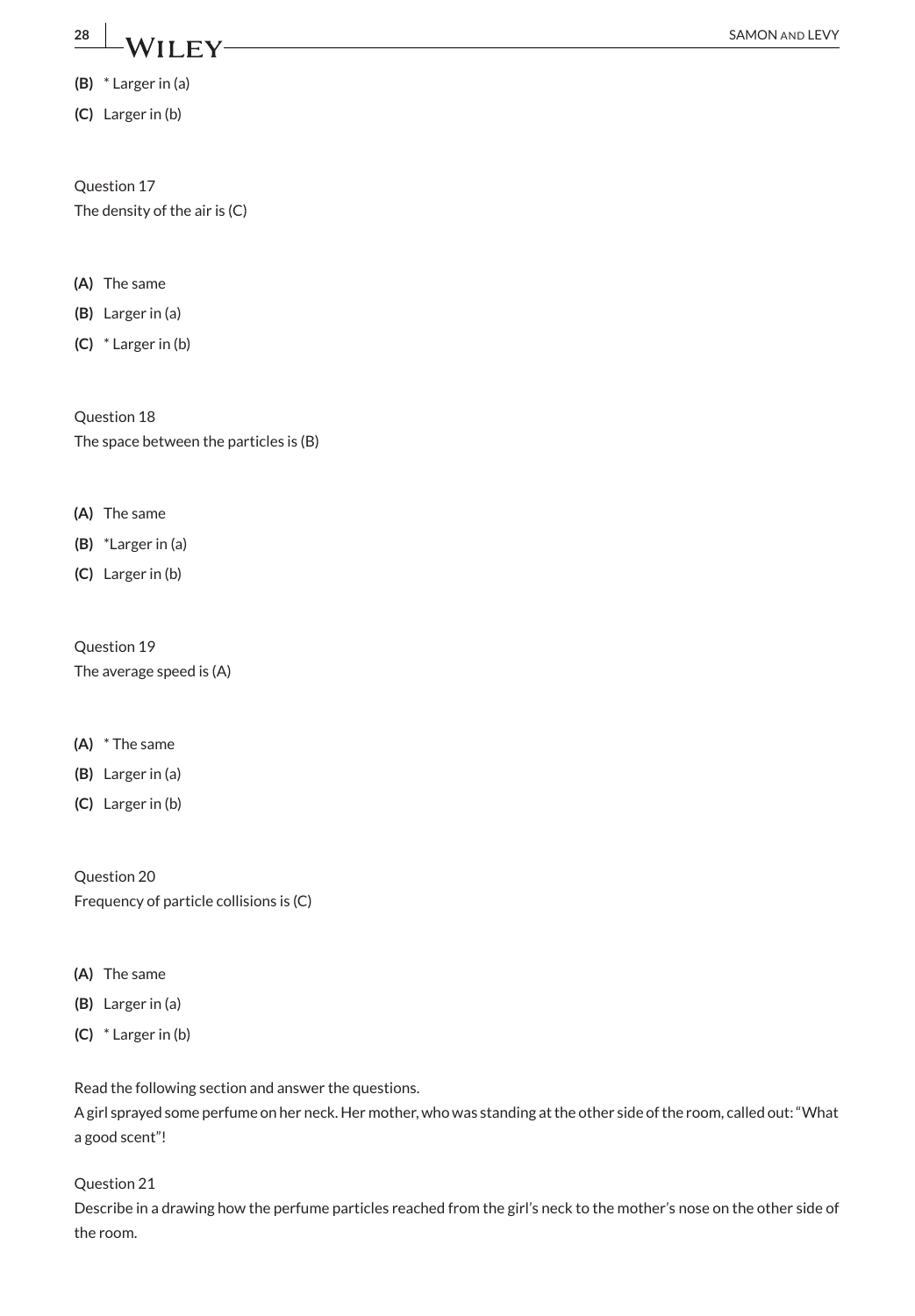Use small circles to depict particles.

#### Question 22

Explain your drawing in detail. Describe in words how the perfume particles reached from one side of the room to the other. Explain how all the individual entities participate in the process.

\_\_\_\_\_\_\_\_\_\_\_\_\_\_\_\_\_\_\_\_\_\_\_\_\_\_\_\_\_\_\_\_\_\_\_\_\_\_\_\_\_\_\_\_\_\_\_\_\_\_\_\_\_\_\_\_\_\_\_\_\_\_\_\_\_\_\_\_\_\_\_\_\_\_\_\_\_\_\_\_\_\_\_\_\_\_\_\_\_\_\_\_\_\_\_\_\_\_\_\_\_\_\_\_\_\_\_\_\_\_\_\_\_\_\_\_\_\_\_\_\_\_\_\_\_\_\_\_\_

\_\_\_\_\_\_\_\_\_\_\_\_\_\_\_\_\_\_\_\_\_\_\_\_\_\_\_\_\_\_\_\_\_\_\_\_\_\_\_\_\_\_\_\_\_\_\_\_\_\_\_\_\_\_\_\_\_\_\_\_\_\_\_\_\_\_\_\_\_\_\_\_\_\_\_\_\_\_\_\_\_\_\_\_\_\_\_\_\_\_\_\_\_\_\_\_\_\_\_\_\_\_\_\_\_\_\_\_\_\_\_\_

#### Question 23

A drop of ink was put into a container with water. After several hours, the color of the water in the tank turned bright blue. At this point: (B)

- **(A)** ink particles stop moving.
- **(B)** \* ink particles continued to move randomly in all directions.
- **(C)** ink particles began to sink to the bottom tank.
- **(D)** ink is fluid. If it were solid, the particles were stop moving.

#### Question 24.1

You are presented with two large glass cups, which are identical in shape and volume and contain the same amount of water at different temperatures (see the figure below). Into each cup, a drop of green ink was added. Eventually the water glasses were painted an even light green. Which glass became evenly painted first? (B)



**(A)** In Cup 1

**(B)** \* In Cup 2